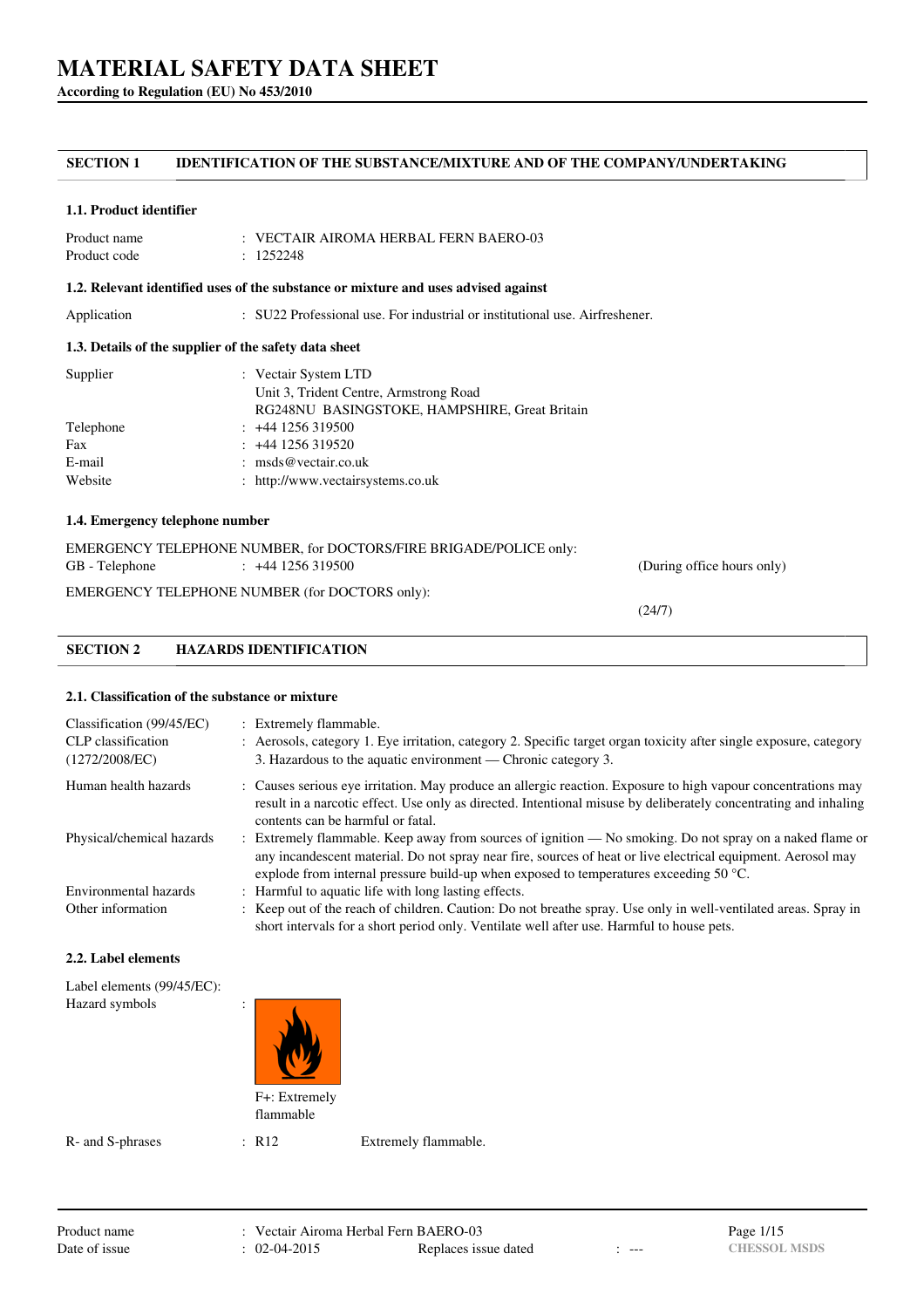**According to Regulation (EU) No 453/2010**

|                                                     | S <sub>2</sub><br>S <sub>16</sub><br>S <sub>23</sub> Aerosol<br>S51                                                        | Keep out of the reach of children.<br>Keep away from sources of ignition — No smoking.<br>Do not breathe spray.<br>Use only in well-ventilated areas.                                                                                                                                                                                                                                                                                                                                                                                             |
|-----------------------------------------------------|----------------------------------------------------------------------------------------------------------------------------|---------------------------------------------------------------------------------------------------------------------------------------------------------------------------------------------------------------------------------------------------------------------------------------------------------------------------------------------------------------------------------------------------------------------------------------------------------------------------------------------------------------------------------------------------|
| Additional labelling                                |                                                                                                                            | Important: Pressurized container; protect from sunlight and do not expose to temperatures exceeding $50^{\circ}$ C.<br>Do not pierce or burn, even after use. Do not spray on a naked flame or any incandescent material.                                                                                                                                                                                                                                                                                                                         |
| Label elements (1272/2008/EC):                      |                                                                                                                            |                                                                                                                                                                                                                                                                                                                                                                                                                                                                                                                                                   |
| Hazard pictograms                                   |                                                                                                                            |                                                                                                                                                                                                                                                                                                                                                                                                                                                                                                                                                   |
| Signal word                                         | : Danger                                                                                                                   |                                                                                                                                                                                                                                                                                                                                                                                                                                                                                                                                                   |
| H- and P-phrases                                    | H222<br>H <sub>229</sub><br>H412<br><b>EUH208</b><br>P <sub>251</sub><br>P410+P412<br>P <sub>210</sub><br>P <sub>211</sub> | Extremely flammable aerosol.<br>Pressurised container: May burst if heated.<br>Harmful to aquatic life with long lasting effects.<br>Contains  May produce an allergic reaction. Reference is made to additional labelling for<br>full text of EUH208*.<br>Do not pierce or burn, even after use.<br>Protect from sunlight. Do not expose to temperatures exceeding 50 °C/122 °F.<br>Keep away from heat, hot surfaces, sparks, open flames and other ignition sources. No<br>smoking.<br>Do not spray on an open flame or other ignition source. |
| Additional labelling (99/45/EC and/or 1272/2008/EC) |                                                                                                                            | : * Contains d-Limonene Pentadecan-15-olide Citronellol 7-Hydroxycitronellal alpha-Hexylcinnamaldehyde<br>Geranyl acetate Pin-2(3)-ene May produce an allergic reaction.<br>: Where the mixture is labelled in accordance with Regulation (EC) No 1272/2008 (CLP) the packaging shall<br>(also) carry the text: Contains: Propan-2-ol                                                                                                                                                                                                             |
|                                                     |                                                                                                                            | $\therefore$ 3 % of the mixture consists of ingredient(s) of unknown acute inhalation toxicity.                                                                                                                                                                                                                                                                                                                                                                                                                                                   |
| 2.3. Other hazards                                  |                                                                                                                            |                                                                                                                                                                                                                                                                                                                                                                                                                                                                                                                                                   |
| Other information                                   |                                                                                                                            | : The classification of this product is based on the non-aerosolised form of the mixture (on basis of section<br>1.1.3.7. of Regulation (EC) No 1272/2008). The product does not need to carry all label elements required by<br>Article 17 of Regulation (EC) No 1272/2008 on the basis of Annex I, point 1.5.2.1. Exemption for packages                                                                                                                                                                                                        |

#### **SECTION 3 COMPOSITION / INFORMATION ON INGREDIENTS**

than 0,1%.

#### **3.2. Mixtures**

Product description : Mixture.

Information on hazardous substances:

| Substance name                       | Concentration  | CAS nr.        | EC number | Symbols | R-phrases |
|--------------------------------------|----------------|----------------|-----------|---------|-----------|
|                                      | $(w/w)$ $(\%)$ |                |           |         |           |
| Isobutane                            | $25 - 50$      | $75 - 28 - 5$  | 200-857-2 | IF+     |           |
| Ethanol                              | $10 - 20$      | $64 - 17 - 5$  | 200-578-6 |         |           |
| Propan-2-ol                          | $5 - 10^{-5}$  | $67-63-0$      | 200-661-7 | F: Xi   | 11-36-67  |
| Propane                              | $5 - 10$       | $174 - 98 - 6$ | 200-827-9 | IF+     |           |
| Propyleneglycol                      | $5 - 10$       | $57-55-6$      | 200-338-0 | -----   | -----     |
| <b>Butane</b>                        | $- < 5$        | $106-97-8$     | 203-448-7 | lF+     | 12        |
| 1,4-Dioxacycloheptadecane-5,17-dione | $1 - 5$        | $105 - 95 - 3$ | 203-347-8 |         | 51/53     |
| Linalyl acetate                      | $0.1 - 1$      | $115 - 95 - 7$ | 204-116-4 | Хi      | 138       |

where the contents do not exceed 125 ml. Does not contain PBT or vPvB substances in concentrations higher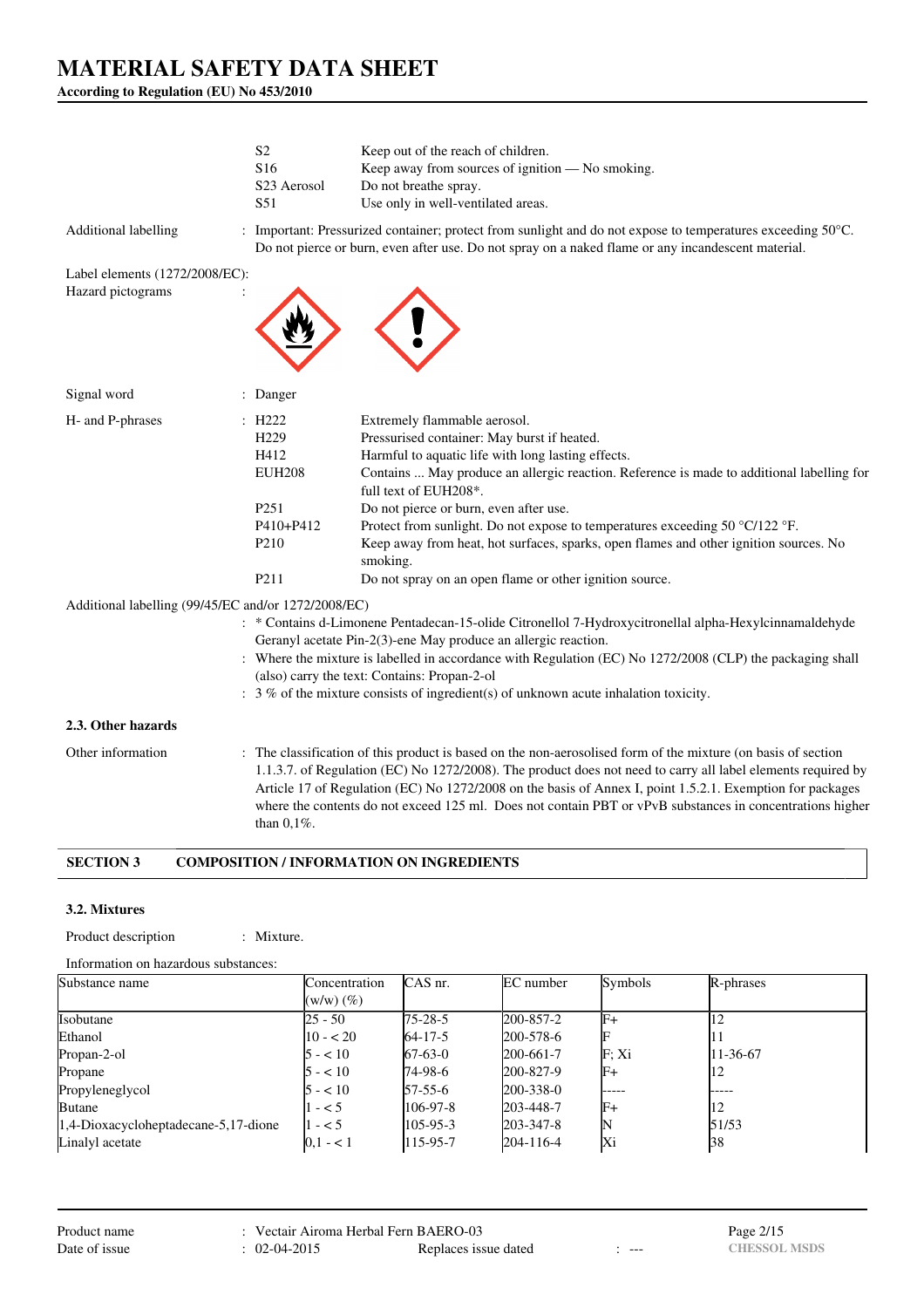# **According to Regulation (EU) No 453/2010**

| d-Limonene                   | $0,1 - 1$   | 5989-27-5      | 227-813-5       | Xi: N | $10-38-43-50/53-65$ |
|------------------------------|-------------|----------------|-----------------|-------|---------------------|
| Pentadecan-15-olide          | $0,1 - 1$   | $106 - 02 - 5$ | $203 - 354 - 6$ | Xi    | 43                  |
| 2 <sup>-</sup> Acetonaphtone | $ 0,1 - 1 $ | $93-08-3$      | 202-216-2       |       | 51/53               |
| Citronellol                  | $0.1 - 1$   | $106 - 22 - 9$ | $203 - 375 - 0$ | Xi: N | 38-43-51/53         |
| 7-Hydroxycitronellal         | $0.1$       | $107 - 75 - 5$ | 203-518-7       | lХi   | 36-43               |
| alpha-Hexylcinnamaldehyde    | $0.1$       | 101-86-0       | 202-983-3       | Xi    | 38-43               |
| Oxacyclohexadecen-2-one      | $0.1$       | 34902-57-3     | 609-040-9       | N     | 50/53               |
| Geranyl acetate              | $0.1$       | $105 - 87 - 3$ | $203 - 341 - 5$ | Xi: N | 38-43-51/53         |
| $Pin-2(3)$ -ene              | < 0.1       | $80-56-8$      | $201-291-9$     | Xn    | 10-38-43-65         |

Reference is made to chapter 16 for full text of each relevant R phrase. Occupational exposure limit(s), if relevant, are listed in section 8.

| Substance name                       | REACH nr.        | <b>Hazard Class</b>                      | Pictograms    | H-phrases                           |
|--------------------------------------|------------------|------------------------------------------|---------------|-------------------------------------|
| Isobutane                            | 01-2119485395-27 | Flam. Gas 1; Press. Gas                  | GHS02; GHS04  | H220; H280                          |
| Ethanol                              | 01-2119457610-43 | Flam. Liq. 2; Eye Irrit. 2               | GHS02; GHS07  | H225; H319                          |
| Propan-2-ol                          | 01-2119457558-25 | Flam. Liq. 2; Eye Irrit. 2; GHS02; GHS07 |               | H225; H319; H336                    |
|                                      |                  | STOT SE <sub>3</sub>                     |               |                                     |
| Propane                              | 01-2119486944-21 | Flam. Gas 1; Press. Gas                  | GHS02; GHS04  | H220; H280                          |
| Propyleneglycol                      | 01-2119456809-23 |                                          |               |                                     |
| <b>Butane</b>                        | 01-2119474691-32 | Flam. Gas 1; Press. Gas                  | GHS02; GHS04  | H <sub>220</sub> : H <sub>280</sub> |
| 1,4-Dioxacycloheptadecane-5,17-dione |                  | Aquatic Chronic 2                        | GHS09         | H411                                |
| Linalyl acetate                      | 01-2119454789-19 | Skin Irrit. 2; Eye Irrit. 2              | GHS07         | H315; H319                          |
| d-Limonene                           | 01-2119529223-47 | Flam. Liq. 3; Skin Irrit.                | GHS02; GHS07; | H226; H304; H315; H317;             |
|                                      |                  | 2; Skin Sens. 1B; Asp.                   | GHS09; GHS08  | H410                                |
|                                      |                  | Tox. 1; Aquatic Acute 1;                 |               |                                     |
|                                      |                  | Aquatic Chronic 1                        |               |                                     |
| Pentadecan-15-olide                  | 01-2119987323-31 | Skin Sens. 1B; Aquatic                   | GHS07; GHS09  | H317; H411                          |
|                                      |                  | Chronic 2                                |               |                                     |
| 2 <sup>-</sup> Acetonaphtone         |                  | Aquatic Chronic 2                        | GHS09         | H411                                |
| Citronellol                          | 01-2119453995-23 | Eye Irrit. 2; Skin Irrit. 2;             | GHS07         | H319; H317; H315                    |
|                                      |                  | Skin Sens. 1B                            |               |                                     |
| 7-Hydroxycitronellal                 |                  | Skin Sens. 1; Eye Irrit. 2               | GHS07         | H317; H319                          |
| alpha-Hexylcinnamaldehyde            | 01-2119533092-50 | Skin Sens. 1B                            | GHS07         | H317                                |
| Oxacyclohexadecen-2-one              | 01-0000016883-62 | Aquatic Acute 1; Aquatic GHS09           |               | H410                                |
|                                      |                  | Chronic 1                                |               |                                     |
| Geranyl acetate                      | 01-2119973480-35 | Skin Irrit. 2; Skin Sens. 1; GHS07       |               | H315; H317; H412                    |
|                                      |                  | Aquatic Chronic 3                        |               |                                     |
| $Pin-2(3)$ -ene                      | 01-2119519223-49 | Flam. Liq. 3; Skin Sens.                 | GHS07; GHS08; | H226; H317; H315; H304              |
|                                      |                  | 1; Asp. Tox. 1; Skin irrit GHS02         |               |                                     |
|                                      |                  |                                          |               |                                     |

Reference is made to chapter 16 for full text of each relevant H phrase.

# **SECTION 4 FIRST-AID MEASURES**

# **4.1. Description of first aid measures**

| First aid measures |                                                                                                                                                  |
|--------------------|--------------------------------------------------------------------------------------------------------------------------------------------------|
| Inhalation         | : Move victim into fresh air. Consult a doctor if victim feels unwell.                                                                           |
| Skin contact       | : Take off contaminated clothing. Wash off skin with plenty of water and soap before product dries up. Consult<br>a doctor if irritation occurs. |
| Eye contact        | : Wash out with (lukewarm) water for at least 15 minutes. Remove contact lenses. Consult a doctor.                                               |
| Ingestion          | : Aerosol/mist: Ingestion is unlikely to occur.                                                                                                  |

## **4.2. Most important symptoms and effects, both acute and delayed**

| Effects and symptoms |                                                                                                            |
|----------------------|------------------------------------------------------------------------------------------------------------|
| Inhalation           | . May cause headache, dizziness and a feeling of sickness. May cause irritation to respiratory airways and |
|                      | coughing.                                                                                                  |

| Product name  | : Vectair Airoma Herbal Fern BAERO-03 |                      |       | Page 3/15           |
|---------------|---------------------------------------|----------------------|-------|---------------------|
| Date of issue | $: 02-04-2015$                        | Replaces issue dated | $---$ | <b>CHESSOL MSDS</b> |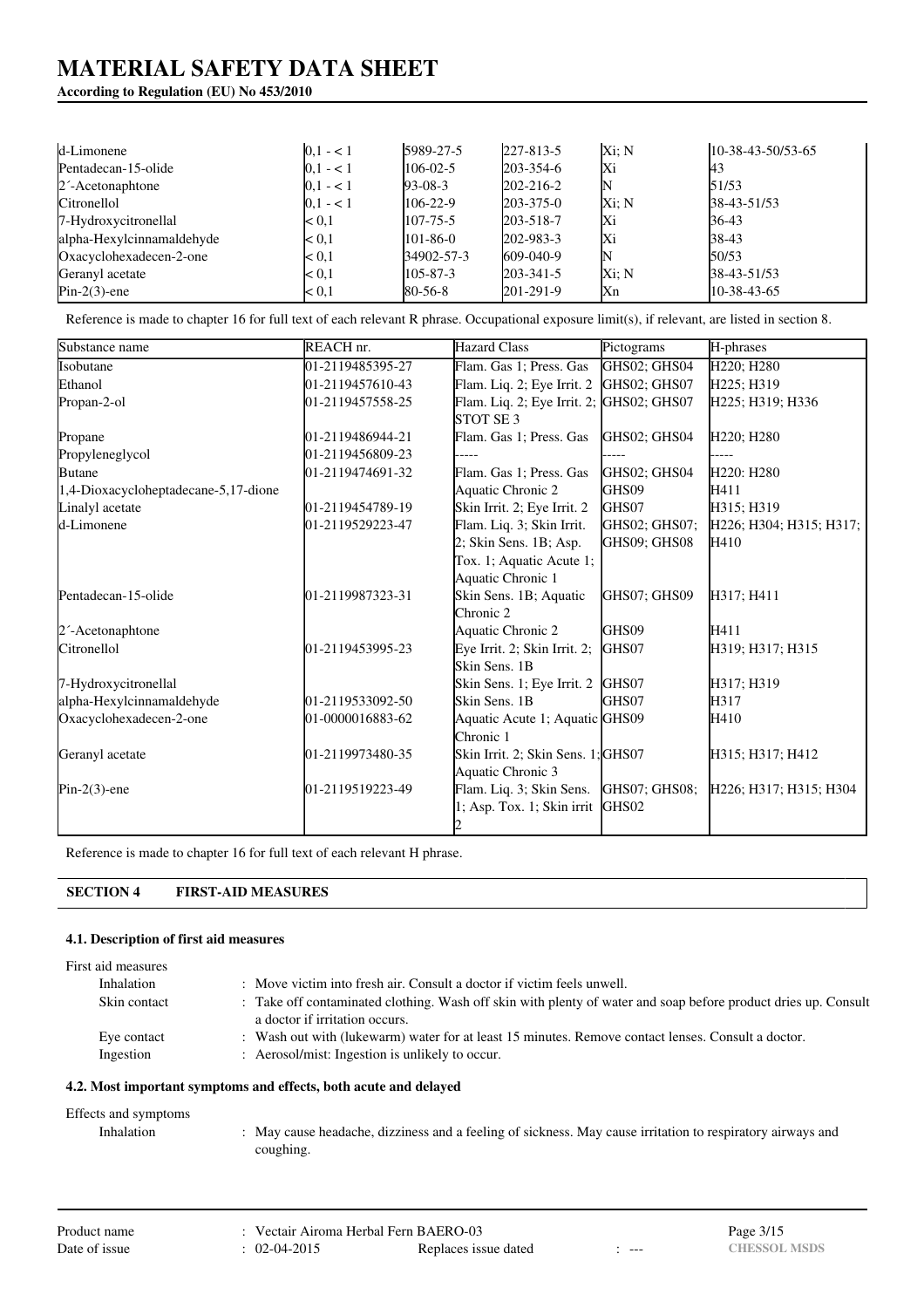**According to Regulation (EU) No 453/2010**

| Skin contact | : May produce an allergic reaction. May cause dry skin and redness. |  |
|--------------|---------------------------------------------------------------------|--|
| Eve contact  | : Irritant. May cause redness and pain.                             |  |
| Ingestion    | : Aerosol/mist: Ingestion is unlikely to occur.                     |  |

#### **4.3. Indication of any immediate medical attention and special treatment needed**

| Note to physicians | : None known. |
|--------------------|---------------|
|--------------------|---------------|

**SECTION 5 FIRE-FIGHTING MEASURES**

## **5.1. Extinguishing media**

| Extinguishing media           |                                                                                                                                                                                                                                                                  |
|-------------------------------|------------------------------------------------------------------------------------------------------------------------------------------------------------------------------------------------------------------------------------------------------------------|
| Suitable                      | : Carbondioxide (CO2). Alcohol resistant foam. Dry chemical. Water fog.                                                                                                                                                                                          |
| Not suitable                  | : Water jet.                                                                                                                                                                                                                                                     |
|                               | 5.2. Special hazards arising from the substance or mixture                                                                                                                                                                                                       |
| Special exposure hazards      | : Aerosol may explode from internal pressure build-up when exposed to temperatures exceeding $50^{\circ}$ C. Do<br>not expose emergency personnel to overheated aerosol containers. Water may be used to cool container and<br>prevent explosion of the aerosol. |
| Hazardous thermal             | : Carbon monoxide may be evolved if incomplete combustion occurs.                                                                                                                                                                                                |
| decomposition products        |                                                                                                                                                                                                                                                                  |
| 5.3. Advice for fire fighters |                                                                                                                                                                                                                                                                  |

#### Special protective equipment : Fight a fire where aerosols are involved from a protected position. Use adequate respiratory equipment in for fire-fighters case of insufficient ventilation.

### **SECTION 6 ACCIDENTAL RELEASE MEASURES**

#### **6.1. Personal precautions, protective equipment and emergency procedures**

Personal precautions : Danger of slipping. Clean up spills immediately. Wear shoes with non-slip soles. Avoid contact with spilled or released material. Do not breathe vapours and/or spray. Keep away from sources of ignition — No smoking. Build up of highly flammable gasses involves an explosion risk. Vapours are heavier than air. Build up (of gasses) in low areas involves risk of suffocation.

#### **6.2. Environmental precautions**

| Environmental precautions | : Avoid release of product into sewers, surface water and/or ground water.                                  |
|---------------------------|-------------------------------------------------------------------------------------------------------------|
| Other information         | : Notify authorities if any exposure to the general public or the environment occurs or is likely to occur. |

### **6.3. Methods and material for containment and cleaning up**

| Methods for cleaning up | : Collect spilled material in containers. Collect cans in an approved container. Do not pierce aerosols. Wash |
|-------------------------|---------------------------------------------------------------------------------------------------------------|
|                         | away remainder with plenty of water and soap.                                                                 |

#### **6.4. Reference to other sections**

Reference to other sections : See also section 8.

#### **SECTION 7 HANDLING AND STORAGE**

### **7.1. Precautions for safe handling**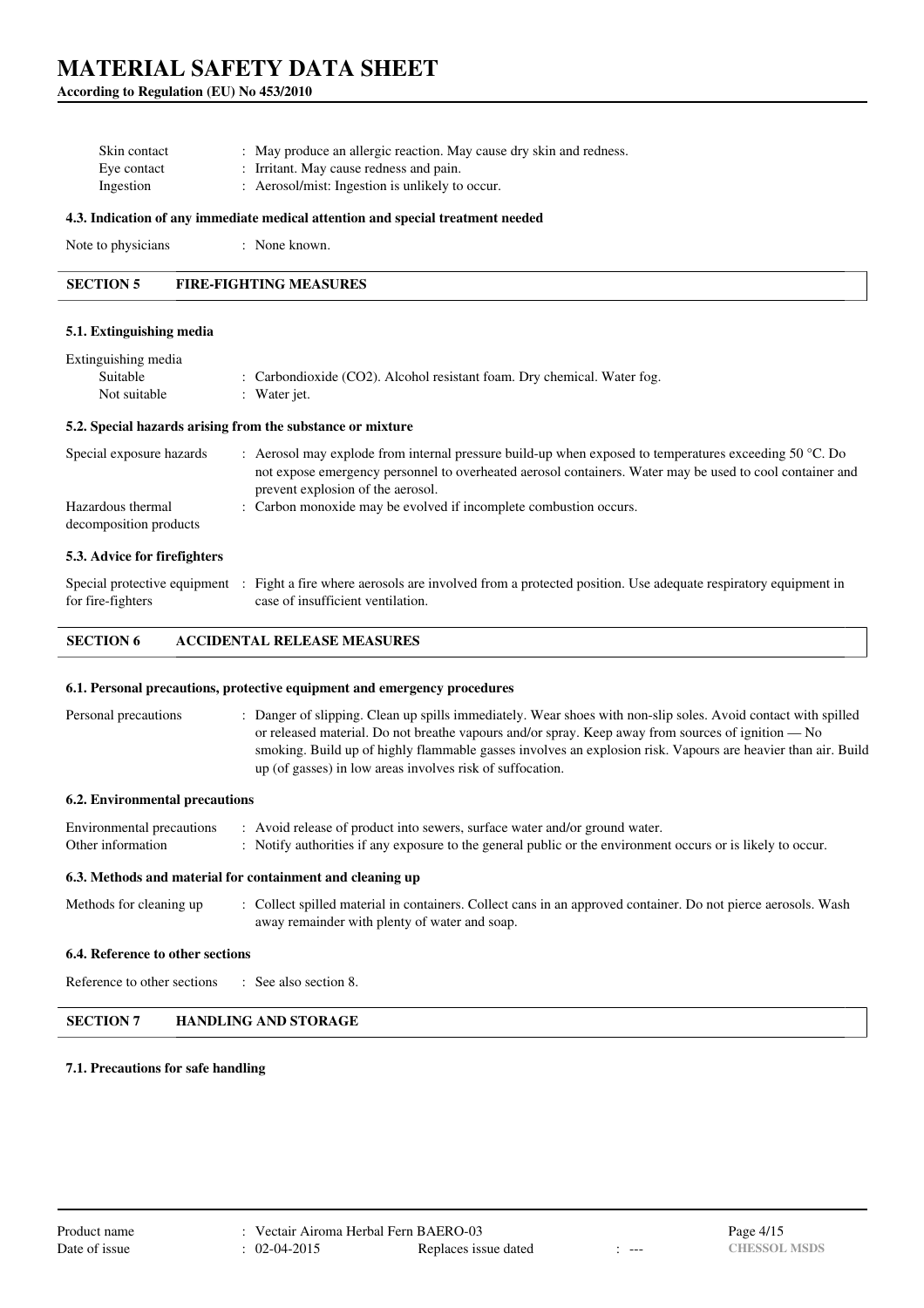**According to Regulation (EU) No 453/2010**

| Handling                 | : Handle in accordance with good occupational hygiene and safety practices in well-ventilated areas.<br>Important: Pressurized container; protect from sunlight and do not expose to temperatures exceeding 50 °C.<br>Do not pierce or burn, even after use. Keep away from sources of ignition — No smoking. Do not spray on a<br>naked flame or any incandescent material. Do not spray near fire, sources of heat or live electrical equipment.<br>Electrostatic discharge may cause fire. Ensure electrical continuity by bonding and grounding (earthing) all<br>equipment. Do not breathe spray. Do not breathe vapour. Avoid contact with skin and eyes. |
|--------------------------|-----------------------------------------------------------------------------------------------------------------------------------------------------------------------------------------------------------------------------------------------------------------------------------------------------------------------------------------------------------------------------------------------------------------------------------------------------------------------------------------------------------------------------------------------------------------------------------------------------------------------------------------------------------------|
|                          | 7.2. Conditions for safe storage, including any incompatibilities                                                                                                                                                                                                                                                                                                                                                                                                                                                                                                                                                                                               |
| Storage                  | : Keep frost-free, in a cool $(< 35^{\circ})$ , dry and well-ventilated place. Protect from sunlight and keep away from<br>heat.                                                                                                                                                                                                                                                                                                                                                                                                                                                                                                                                |
| Recommended packaging    | : Not applicable.                                                                                                                                                                                                                                                                                                                                                                                                                                                                                                                                                                                                                                               |
| 7.3. Specific end use(s) |                                                                                                                                                                                                                                                                                                                                                                                                                                                                                                                                                                                                                                                                 |
| Use                      | : Use only as directed.                                                                                                                                                                                                                                                                                                                                                                                                                                                                                                                                                                                                                                         |
| <b>SECTION 8</b>         | <b>EXPOSURE CONTROLS/PERSONAL PROTECTION</b>                                                                                                                                                                                                                                                                                                                                                                                                                                                                                                                                                                                                                    |

## **8.1. Control parameters**

Occupational exposure limits : Occupational exposure limits have not been established for this product. Derived no-effect levels (DNEL) have not been established for this product. Predicted no-effect concentrations (PNEC) have not been established for this product.

Workplace exposure limits (mg/m<sup>3</sup>):

| Chemical name   | Country | TWA 8 hour | STEL 15 min | <b>Comments</b>                       |
|-----------------|---------|------------|-------------|---------------------------------------|
|                 |         | (mg/m3)    | (mg/m3)     |                                       |
| Isobutane       |         | 1900       | 2400        |                                       |
| Ethanol         | GB      | 1920       |             |                                       |
| Ethanol         |         | <b>260</b> | 1900        | Mac: NL                               |
| Propan-2-ol     | GВ      | 999        | 1250        |                                       |
| Propane         |         | 1800       |             |                                       |
| Propyleneglycol | GВ      | 474        |             | <b>Total Vapour and Particulates</b>  |
| Propyleneglycol |         | 474        |             | MAC UK: Total Vapour and Particulates |
| <b>Butane</b>   | GВ      | 1450       | 1810        |                                       |
| <b>Butane</b>   |         | 1450       | 1810        |                                       |
| d-Limonene      |         | 110        |             | MAC: DE, CH, NL                       |

Derived no-effect level (DNEL) for workers:

| Chemical name             | Route of          | DNEL, short-term       |                 | DNEL, long-term                            |                       |  |
|---------------------------|-------------------|------------------------|-----------------|--------------------------------------------|-----------------------|--|
|                           | exposure          |                        |                 |                                            |                       |  |
|                           |                   | Local effect           | Systemic effect | Local effect                               | Systemic effect       |  |
| Ethanol                   | Dermal            |                        |                 |                                            | 343 mg/kg bw/day      |  |
|                           | Inhalation        | $1900 \text{ mg/m}$    |                 |                                            | $950 \text{ mg/m}$    |  |
| Propan-2-ol               | Dermal            |                        |                 |                                            | 888 mg/kg bw/day      |  |
|                           | Inhalation        |                        |                 |                                            | $500 \text{ mg/m}$    |  |
| Propyleneglycol           | Inhalation        |                        |                 | $10 \text{ mg/m}$                          | 168 mg/m3             |  |
| Linalyl acetate           | Dermal            | $0.8 \text{ mg/kg}$ bw |                 | 0.8 mg/kg bw/day $\sqrt{2.5}$ mg/kg bw/day |                       |  |
|                           | Inhalation        |                        |                 |                                            | $2,75 \text{ mg/m}$ 3 |  |
| d-Limonene                | Inhalation        |                        |                 |                                            | $33,3 \text{ mg/m}$   |  |
| Citronellol               | <b>Dermal</b>     |                        |                 |                                            | 45,8 mg/kg bw/day     |  |
|                           | Inhalation        |                        |                 |                                            | $161,6$ mg/m $3$      |  |
| alpha-Hexylcinnamaldehyde | <b>Dermal</b>     | $0,525$ mg/kg bw       |                 | $0,525$ mg/kg                              | 18,2 mg/kg bw/day     |  |
|                           |                   |                        |                 | bw/day                                     |                       |  |
|                           | <i>Inhalation</i> | $6,28 \text{ mg/m}$    |                 |                                            | $0,078$ mg/m $3$      |  |
| Geranyl acetate           | Dermal            |                        |                 |                                            | 35,5 mg/kg bw/day     |  |
|                           | Inhalation        |                        |                 |                                            | $62,59 \text{ mg/m}$  |  |
| $Pin-2(3)$ -ene           | Inhalation        |                        |                 |                                            | 5,98 mg/m3            |  |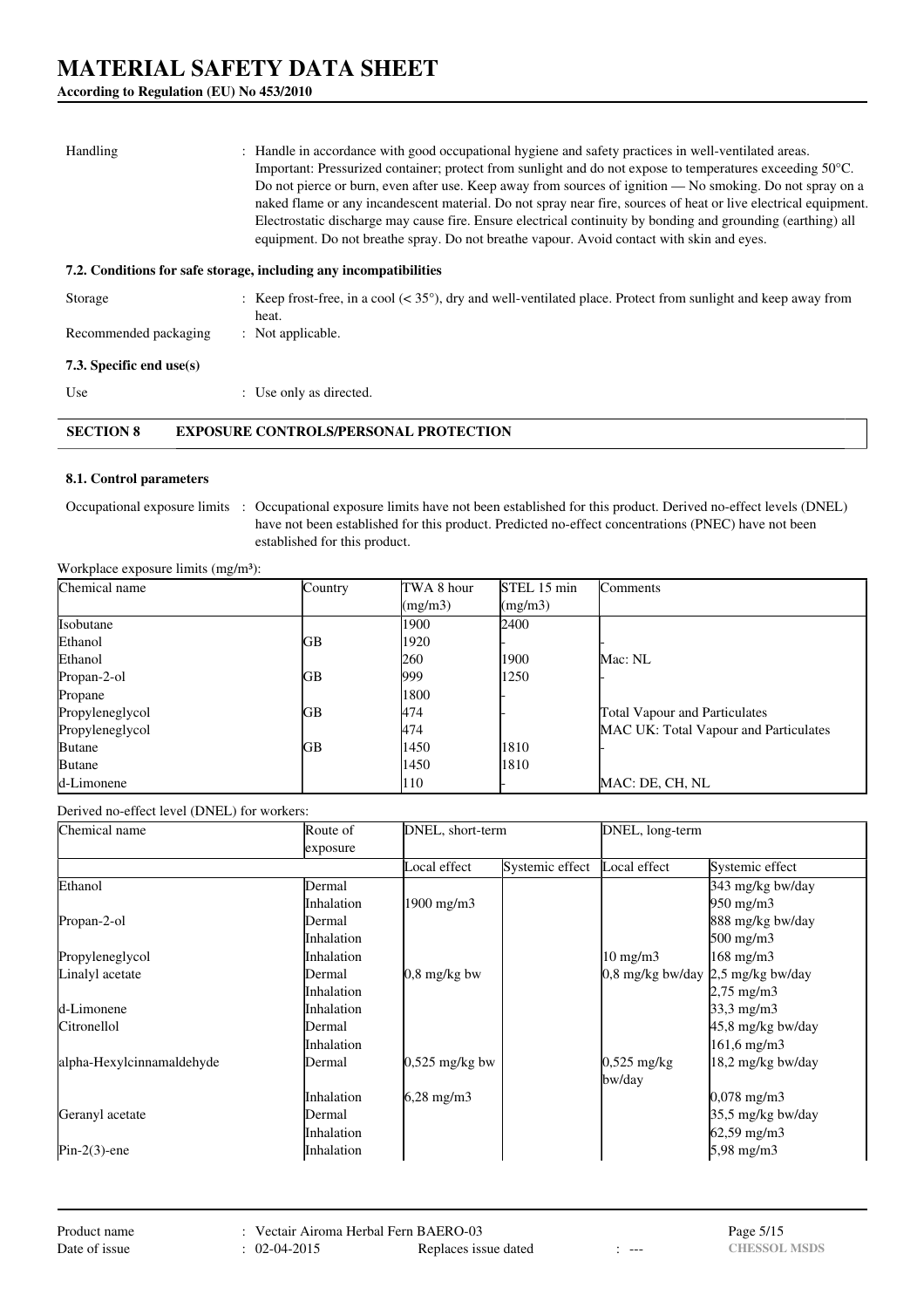# **According to Regulation (EU) No 453/2010**

| Derived no-effect level (DNEL) for consumers: |            |                    |                 |                   |                       |
|-----------------------------------------------|------------|--------------------|-----------------|-------------------|-----------------------|
| Chemical name                                 | Route of   | DNEL, short-term   |                 | DNEL, long-term   |                       |
|                                               | exposure   |                    |                 |                   |                       |
|                                               |            | Local effect       | Systemic effect | Local effect      | Systemic effect       |
| Ethanol                                       | Dermal     |                    |                 |                   | 206 mg/kg bw/day      |
|                                               | Inhalation | $950 \text{ mg/m}$ |                 |                   | 114 mg/m3             |
|                                               | Oral       |                    |                 |                   | 87 mg/kg bw/day       |
| Propan-2-ol                                   | Dermal     |                    |                 |                   | 319 mg/kg bw/day      |
|                                               | Inhalation |                    |                 |                   | $89 \text{ mg/m}$     |
|                                               | Oral       |                    |                 |                   | 26 mg/kg bw/day       |
| Propyleneglycol                               | Inhalation |                    |                 | $10 \text{ mg/m}$ | $50 \text{ mg/m}$     |
| Linalyl acetate                               | Dermal     | $0.8$ mg/kg bw     |                 | 0,8 mg/kg bw/day  | 1,25 mg/kg bw/day     |
|                                               | Inhalation |                    |                 |                   | $0,68 \text{ mg/m}$ 3 |
|                                               | Oral       |                    |                 |                   | 0,2 mg/kg bw/day      |
| d-Limonene                                    | Inhalation |                    |                 |                   | 8,33 mg/m3            |
|                                               | Oral       |                    |                 |                   | 4,76 mg/kg bw/day     |
| Citronellol                                   | Dermal     |                    |                 |                   | 27,5 mg/kg bw/day     |
|                                               | Inhalation |                    |                 |                   | 47,8 mg/m3            |
|                                               | Oral       |                    |                 |                   | 13,75 mg/kg bw/day    |
| alpha-Hexylcinnamaldehyde                     | Dermal     | $0,0787$ mg/kg     |                 | 0,0787 mg/kg      | $9.11$ mg/kg bw/day   |
|                                               |            | bw                 |                 | bw/day            |                       |
|                                               | Inhalation | $4,71$ mg/m3       |                 |                   | $0,019$ mg/m $3$      |
|                                               | Oral       |                    |                 |                   | 0,056 mg/kg bw/day    |
| Geranyl acetate                               | Dermal     |                    |                 |                   | 17,75 mg/kg bw/day    |
|                                               | Inhalation |                    |                 |                   | 15,4 mg/m3            |
|                                               | Oral       |                    |                 |                   | 8,9 mg/kg bw/day      |
| $Pin-2(3)$ -ene                               | Inhalation |                    |                 |                   | $1,06$ mg/m $3$       |
|                                               | Oral       |                    |                 |                   | 0,31 mg/kg bw/day     |

# Predicted no-effect concentration (PNEC):

| Chemical name                        | Route of exposure  | Fresh water  | Marine water  |                                  |
|--------------------------------------|--------------------|--------------|---------------|----------------------------------|
| Ethanol                              | Water              | $0,96$ mg/l  | $0,79$ mg/l   |                                  |
|                                      | Sediment           | $3,6$ mg/kg  | $2.9$ mg/kg   |                                  |
|                                      | Intermittent water |              |               | $2,75 \text{ mg}/1$              |
|                                      | <b>STP</b>         |              |               | 580 mg/l                         |
|                                      | Soil               |              |               | $0,63$ mg/kg                     |
|                                      | Oral               |              |               | $0,72$ mg/kg food                |
| Propan-2-ol                          | Water              | $140.9$ mg/l | $140.9$ mg/l  |                                  |
|                                      | Sediment           | 552 mg/kg    | 552 mg/kg     |                                  |
|                                      | Intermittent water |              |               | $140.9$ mg/l                     |
|                                      | <b>STP</b>         |              |               | $2251 \text{ mg/l}$              |
|                                      | Soil               |              |               | $28 \text{ mg/kg}$               |
|                                      | Oral               |              |               | 160 mg/kg food                   |
| Propyleneglycol                      | Water              | 260 mg/l     | 26 mg/l       |                                  |
|                                      | Sediment           | 572 mg/kg    | 57,2 mg/kg    |                                  |
|                                      | Intermittent water |              |               | $183$ mg/l                       |
|                                      | <b>STP</b>         |              |               | 20000 mg/l                       |
|                                      | Soil               |              |               | $50 \frac{\text{mg}}{\text{kg}}$ |
|                                      | Oral               |              |               | 1133 mg/kg food                  |
| 1,4-Dioxacycloheptadecane-5,17-dione | Water              | 0,00187 mg/l | 0,000187 mg/l |                                  |
|                                      | Sediment           | $1,26$ mg/kg | $0,13$ mg/kg  |                                  |
|                                      | Intermittent water |              |               | $0,0187$ mg/l                    |
|                                      | <b>STP</b>         |              |               | $124$ mg/l                       |
|                                      | Soil               |              |               | $0,25$ mg/kg                     |
|                                      | Oral               |              |               | $33.3$ mg/kg food                |
| Linalyl acetate                      | Water              | $0,011$ mg/l | $0,0011$ mg/l |                                  |
|                                      | Sediment           | 0,609 mg/kg  | 0,0609 mg/kg  |                                  |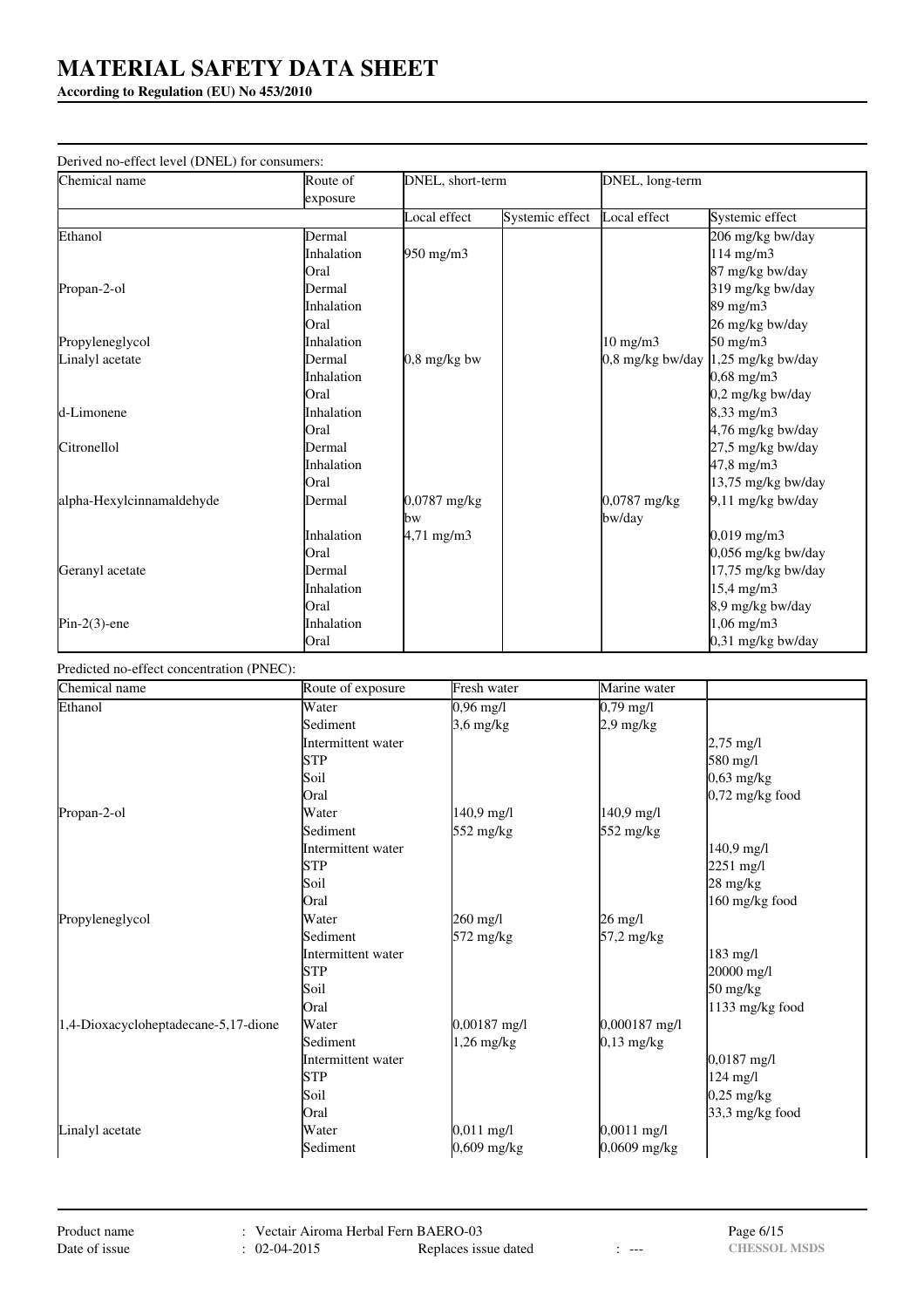# **According to Regulation (EU) No 453/2010**

|                           | Intermittent water |                     |                | $0,11 \text{ mg/l}$  |
|---------------------------|--------------------|---------------------|----------------|----------------------|
|                           | <b>STP</b>         |                     |                | $10 \text{ mg/l}$    |
|                           | Soil               |                     |                | $0,115$ mg/kg        |
| d-Limonene                | Water              | $0,0054$ mg/l       | 0,0005 mg/l    |                      |
|                           | Sediment           | $1,32$ mg/kg        | $0,13$ mg/kg   |                      |
|                           | <b>STP</b>         |                     |                | $1,8$ mg/l           |
|                           | Soil               |                     |                | $0,262$ mg/kg        |
|                           | Oral               |                     |                | $3,33$ mg/kg food    |
| Pentadecan-15-olide       | Water              | $0,0027$ mg/l       | $0,00027$ mg/l |                      |
|                           | Sediment           | 21 mg/kg            | $4.2$ mg/kg    |                      |
|                           | <b>STP</b>         |                     |                | $10$ mg/l            |
|                           | Soil               |                     |                | $10$ mg/kg           |
| Citronellol               | Water              | $0,0024$ mg/l       | $0,00024$ mg/l |                      |
|                           | Sediment           | $0,0256$ mg/kg      | 0,00256 mg/kg  |                      |
|                           | Intermittent water |                     |                | $0,024 \text{ mg/l}$ |
|                           | <b>STP</b>         |                     |                | 580 mg/l             |
|                           | Soil               |                     |                | 0,00371 mg/kg        |
| alpha-Hexylcinnamaldehyde | Water              | $0,03 \text{ mg/l}$ | $0,003$ mg/l   |                      |
|                           | Sediment           | $47,7$ mg/kg        | $4,77$ mg/kg   |                      |
|                           | Intermittent water |                     |                | $0,03 \text{ mg/l}$  |
|                           | <b>STP</b>         |                     |                | $10$ mg/l            |
|                           | Soil               |                     |                | $9,51 \text{ mg/kg}$ |
|                           | Oral               |                     |                | $6,6$ mg/kg food     |
| Geranyl acetate           | Water              | 0,00372 mg/l        | 0,000372 mg/l  |                      |
|                           | Sediment           | $0,442$ mg/kg       | $0,442$ mg/kg  |                      |
|                           | Intermittent water |                     |                | $0,0372$ mg/l        |
|                           | <b>STP</b>         |                     |                | $8$ mg/l             |
|                           | Soil               |                     |                | $0,0859$ mg/kg       |
| $Pin-2(3)$ -ene           | Water              | $0,004$ mg/l        | $0,0004$ mg/l  |                      |
|                           | Sediment           | 1,033 mg/kg         | $0,103$ mg/kg  |                      |
|                           | <b>STP</b>         |                     |                | $3,26 \text{ mg/l}$  |
|                           | Soil               |                     |                | $0,539$ mg/kg        |
|                           | Oral               |                     |                | 1,35 mg/kg food      |

### **8.2. Exposure controls**

| Engineering measures | : Use only in well-ventilated areas. Comply with standard precautionary measures for working with chemicals. |
|----------------------|--------------------------------------------------------------------------------------------------------------|
| Hygienic measures    | : When using do not eat, drink or smoke.                                                                     |

### Personal protective equipment:

The efficiency of personal protective equipment depends among other things on temperature and degree of ventilation. Always get professional advice for the particular local situation.

| Body protection        | : Use of specific protective industrial clothing is not required under normal conditions of use. In case of large<br>scale exposure wear suitable protective clothing, overalls or suit, and similar boots. Suitable material: butyl. |
|------------------------|---------------------------------------------------------------------------------------------------------------------------------------------------------------------------------------------------------------------------------------|
|                        |                                                                                                                                                                                                                                       |
|                        | Indication of permeation breakthrough time: not known.                                                                                                                                                                                |
| Respiratory protection | : Take care of sufficient ventilation. Wear suitable respiratory protection in case of large scale exposure.                                                                                                                          |
|                        | Suitable: gas filter type A (brown), class I or higher on e.g. a facemask in accordance with EN 140.                                                                                                                                  |
| Hand protection        | : Under normal conditions of use specific gloves are not required. Wear appropriate gloves in case of frequent                                                                                                                        |
|                        | or prolonged use and in case of large scale exposure. Suitable material: butyl. $\pm$ 0,5 mm. Indication of                                                                                                                           |
|                        | permeation breakthrough time: not known.                                                                                                                                                                                              |
| Eye protection         | : Wear appropriate safety glasses with side shields, in accordance with EN 166, when there is danger of                                                                                                                               |
|                        | possible eye contact.                                                                                                                                                                                                                 |

# **SECTION 9 PHYSICAL AND CHEMICAL PROPERTIES**

## **9.1. Information on basic physical and chemical properties**

Appearance : Aerosol.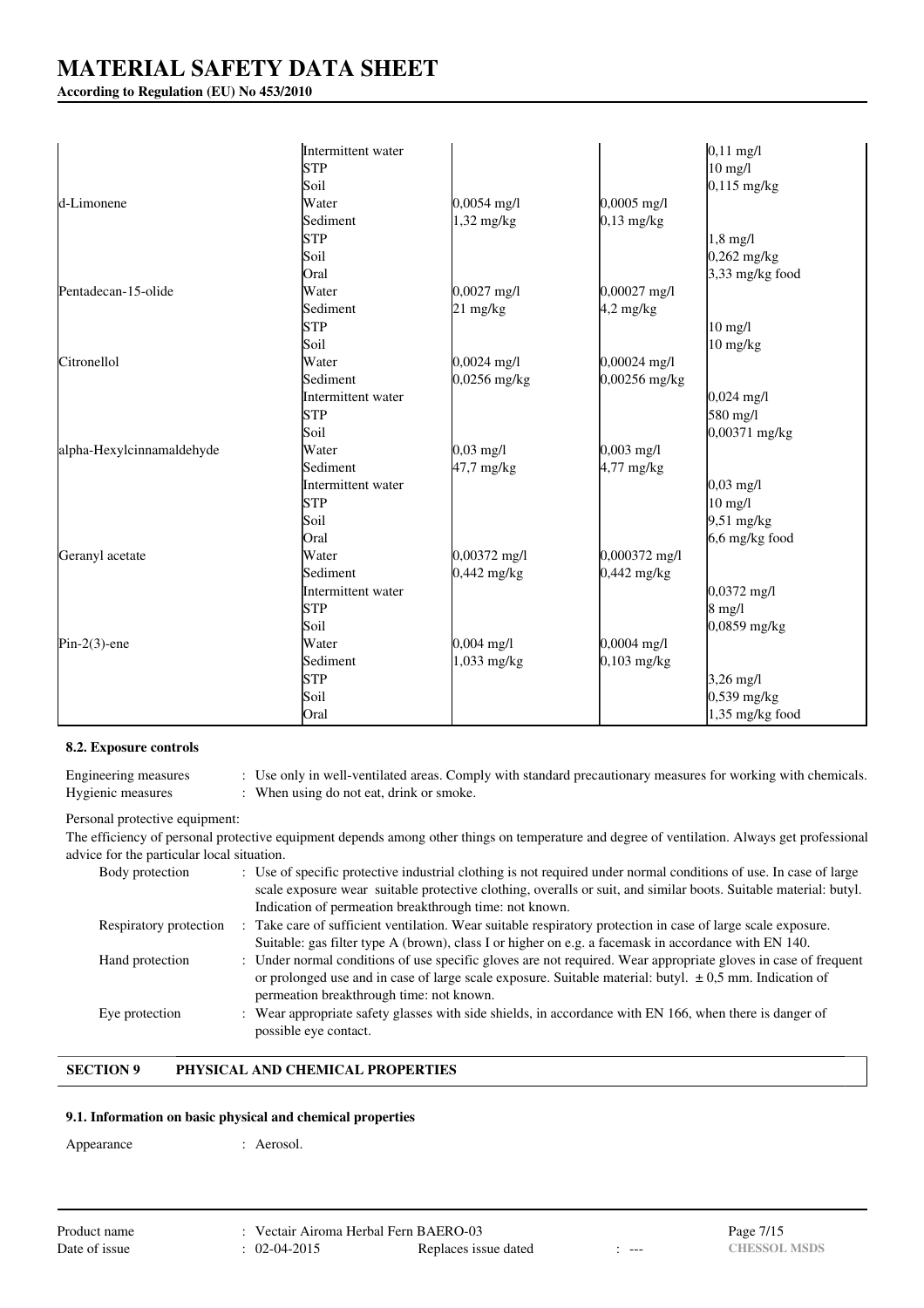# **According to Regulation (EU) No 453/2010**

| Colour                           | Colourless.            |                                                                     |
|----------------------------------|------------------------|---------------------------------------------------------------------|
| Odour                            | : Perfumed.            |                                                                     |
| Odour threshold                  | : Not known.           |                                                                     |
| pH                               | : Not applicable.      | Almost waterfree product.                                           |
| Solubility in water              | : Soluble.             |                                                                     |
| Partition coefficient            | : Not known.           |                                                                     |
| (n-octanol/water)                |                        |                                                                     |
| Flash point                      | : Not applicable.      | Not measurable.                                                     |
| Flammability (solid, gas)        | : Extremely flammable. |                                                                     |
| Auto ignition temperature        | : Not applicable.      | Aerosol container explodes before reaching the auto-ignition point. |
| Boiling point/boiling range      | : Not known.           | Not measurable.                                                     |
| Melting point/melting range      | $\approx 0^{\circ}C$   |                                                                     |
| <b>Explosive properties</b>      |                        | Pressurised container: May burst if heated.                         |
| Explosion limits (in air)        | : Not known.           | Lower explosion limit in air $(\%)$ : 1,3 (Butane)                  |
|                                  |                        | Upper explosion limit in air $(\%)$ : 19 Ethanol                    |
| Oxidising properties             | : Not applicable.      | Does not contain oxidizing substances.                              |
| Decomposition temperature        | : Not applicable.      |                                                                     |
| Viscosity $(20^{\circ}C)$        | : Not known.           |                                                                     |
| Viscosity $(40^{\circ}C)$        | : Not known.           |                                                                     |
| Vapour pressure $(20^{\circ}C)$  | : 360000 Pa            |                                                                     |
| Vapour density $(20^{\circ}C)$   | $\therefore$ > 1       | $(air = 1)$                                                         |
| Relative density $(20^{\circ}C)$ | : $0.65$ g/ml          |                                                                     |
| Evaporation rate                 | : Not known.           | $(n$ -butyl acetate = 1)                                            |

# **SECTION 10 STABILITY AND REACTIVITY**

| 10.1. Reactivity                         |                                                                          |
|------------------------------------------|--------------------------------------------------------------------------|
| Reactivity                               | : See sub-sections below.                                                |
| 10.2. Chemical stability                 |                                                                          |
| Stability                                | : Stable under normal conditions.                                        |
| 10.3. Possibility of hazardous reactions |                                                                          |
| Reactivity                               | : No other hazardous reactions known.                                    |
| 10.4. Conditions to avoid                |                                                                          |
| Conditions to avoid                      | : Keep away from sources of ignition and sources of heat. See section 7. |
| 10.5. Incompatible materials             |                                                                          |
| Materials to avoid                       | : Not applicable.                                                        |
| 10.6. Hazardous decomposition products   |                                                                          |
| Hazardous decomposition<br>products      | : Not known.                                                             |

**SECTION 11 TOXICOLOGICAL INFORMATION**

# **11.1. Information on toxicological effects**

No toxicological research has been carried out on this product. Inhalation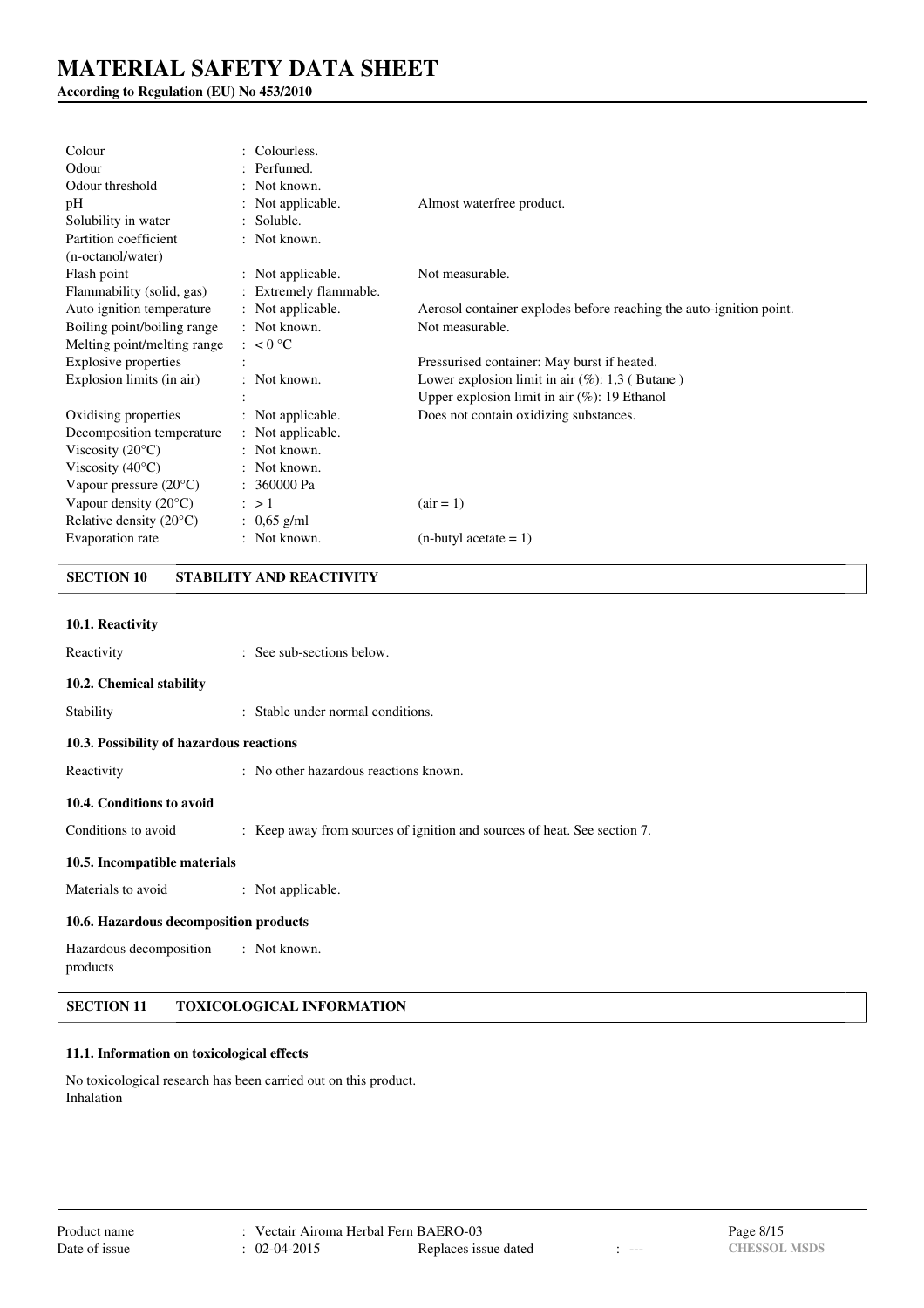**According to Regulation (EU) No 453/2010**

| Acute toxicity       | : Calculated LC50: $> 10$ mg/l. Ingredients of unknown toxicity: 3 %. ATE: $> 5$ mg/l. Low toxicity. Not<br>classified - based on available data, the classification criteria are not met. May cause headache, dizziness<br>and a feeling of sickness. May cause damage to organs. Target organ(s): Central nervous system. Effect(s):<br>Breathing of high vapour concentrations may cause central nervous system (CNS) depression resulting in<br>dizziness, lightheadedness, headache, nausea and loss of coordination. Continued inhalation may result in<br>unconsciousness and death. |
|----------------------|---------------------------------------------------------------------------------------------------------------------------------------------------------------------------------------------------------------------------------------------------------------------------------------------------------------------------------------------------------------------------------------------------------------------------------------------------------------------------------------------------------------------------------------------------------------------------------------------|
| Corrosion/irritation | : May cause irritation to respiratory airways and coughing. Not classified - based on available data, the<br>classification criteria are not met.                                                                                                                                                                                                                                                                                                                                                                                                                                           |
| Sensitisation        | : Not classified - based on available data, the classification criteria are not met.                                                                                                                                                                                                                                                                                                                                                                                                                                                                                                        |
| Carcinogenicity      | : Not classified - based on available data, the classification criteria are not met.                                                                                                                                                                                                                                                                                                                                                                                                                                                                                                        |
| Mutagenicity         | : Does not contain mutagenic substances. Not classified - based on available data, the classification criteria are<br>not met.                                                                                                                                                                                                                                                                                                                                                                                                                                                              |
| Skin contact         |                                                                                                                                                                                                                                                                                                                                                                                                                                                                                                                                                                                             |
| Acute toxicity       | : Calculated LD50: > 5000 mg/kg.bw. Ingredients of unknown toxicity: < 1 %. ATE: > 2000 mg/kg.bw. Low<br>toxicity. Not classified - based on available data, the classification criteria are not met.                                                                                                                                                                                                                                                                                                                                                                                       |
| Corrosion/irritation | Slight irritation possible. Not classified - based on available data, the classification criteria are not met.                                                                                                                                                                                                                                                                                                                                                                                                                                                                              |
| Sensitisation        | : May produce an allergic reaction.                                                                                                                                                                                                                                                                                                                                                                                                                                                                                                                                                         |
| Mutagenicity         | : Does not contain mutagenic substances. Not classified - based on available data, the classification criteria are<br>not met.                                                                                                                                                                                                                                                                                                                                                                                                                                                              |
| Eye contact          |                                                                                                                                                                                                                                                                                                                                                                                                                                                                                                                                                                                             |
| Corrosion/irritation | : Irritant.                                                                                                                                                                                                                                                                                                                                                                                                                                                                                                                                                                                 |
| Ingestion            |                                                                                                                                                                                                                                                                                                                                                                                                                                                                                                                                                                                             |
| Acute toxicity       | : Aerosol/mist: Ingestion is unlikely to occur. Calculated LD50: > 1179 mg/kg.bw. Ingredients of unknown<br>toxicity: $< 1\%$ . ATE: $> 2000$ mg/kg.bw. Low toxicity. Not classified - based on available data, the<br>classification criteria are not met. May cause hampered eyesight.                                                                                                                                                                                                                                                                                                    |
| Corrosion/irritation | : Aerosol/mist: Ingestion is unlikely to occur. May cause a feeling of sickness, vomiting and diarrhoea. Not<br>classified - based on available data, the classification criteria are not met.                                                                                                                                                                                                                                                                                                                                                                                              |
| Carcinogenicity      | : Aerosol/mist: Ingestion is unlikely to occur. Not classified - based on available data, the classification criteria<br>are not met.                                                                                                                                                                                                                                                                                                                                                                                                                                                       |
| Mutagenicity         | : Aerosol/mist: Ingestion is unlikely to occur. Does not contain mutagenic substances. Not classified - based on<br>available data, the classification criteria are not met.                                                                                                                                                                                                                                                                                                                                                                                                                |

## Toxicological information:

| Chemical name | Property                  |                     | Method          | Test animal            |
|---------------|---------------------------|---------------------|-----------------|------------------------|
| Ethanol       | Skin irritation           | Non-irritant        | $---$           | Rabbit                 |
|               | LD50 (dermal)             | $15800$ mg/kg bw    |                 | Rabbit                 |
|               | <b>NOAEL</b> (inhalation) | 23000 mg/m3         |                 | Rat                    |
|               | NOAEL (oral)              | 2400 mg/kg bw/d     |                 | Rat                    |
|               | NOAEL (fertility, oral)   | 20000 mg/kg bw/d    | <b>OECD 415</b> | Rat                    |
|               | Skin sensitisation        | Not sensitizing     | <b>OECD 406</b> | Guinea pig             |
|               | NOAEL (development,       | $6400$ mg/kg bw/d   |                 |                        |
|               | oral)                     |                     |                 |                        |
|               | LD50 (oral)               | 10470 mg/kg bw      | <b>OECD 401</b> | Rat                    |
|               | LC50 (inhalation)         | > 99999 mg/m3       | <b>OECD 403</b> | Rat                    |
|               | Eye irritation            | Irritant            | <b>OECD 405</b> | Rabbit                 |
|               | NOEL (carcinogenicity,    | $> 4400$ mg/kg bw/d |                 | Mouse                  |
|               | oral)                     |                     |                 |                        |
|               | Genotoxicity - in vivo    | Not genotoxic       | OECD 478        | Mouse                  |
|               | NOEL (carcinogenicity,    | $13 \text{ mg/m}$   |                 |                        |
|               | inh.)                     |                     |                 |                        |
|               | Genotoxicity - in vitro   | Not genotoxic       | <b>OECD 476</b> |                        |
|               | Mutagenicity              | Negative            | <b>OECD 471</b> | Salmonella typhimurium |
| Propan-2-ol   | NOAEL (oral)              | 870 mg/kg bw/d      |                 | Rat                    |
|               | LD50 (oral)               | $4396$ mg/kg bw     |                 | Rat                    |
|               | LD50 (dermal)             | 12800 mg/kg bw      | ----            | Rat                    |
|               | LC50 (inhalation)         | 46600 mg/m3         |                 | Rat                    |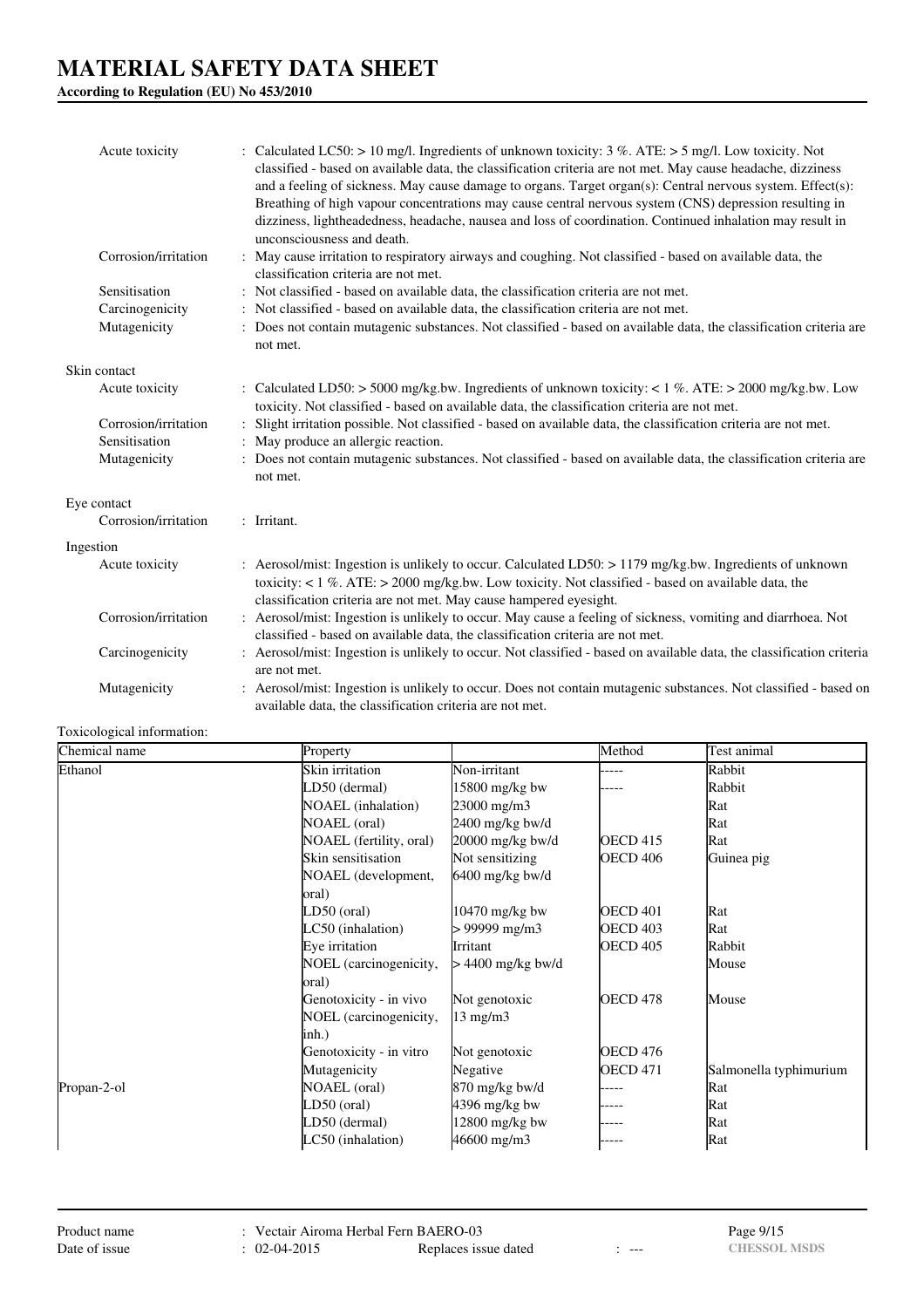# **According to Regulation (EU) No 453/2010**

|                      | Skin irritation                             | Slightly irritant   | OECD <sub>404</sub> | Rabbit                 |
|----------------------|---------------------------------------------|---------------------|---------------------|------------------------|
|                      | Eye irritation                              | Irritant            | <b>OECD 405</b>     | Rabbit                 |
|                      | NOAEL (fertility, oral)                     | 407 mg/kg bw/d      |                     | Rat                    |
|                      | NOAEL (development,                         | 400 mg/kg bw/d      |                     | Rat                    |
|                      | oral)                                       |                     |                     |                        |
|                      | NOEL (carcinogenicity,                      | Not carcinogenic    | <b>OECD 416</b>     | Rat                    |
|                      | oral)                                       |                     |                     |                        |
|                      | Skin sensitisation                          | Not sensitizing     | OECD <sub>406</sub> | Guinea pig             |
|                      | Mutagenicity                                | Negative            | <b>OECD 471</b>     |                        |
|                      | NOAEL (inhalation)                          | 12500 mg/m3         | OECD <sub>451</sub> | Rat                    |
|                      | Genotoxicity - in vivo                      | Not genotoxic       | <b>OECD 474</b>     | Mouse                  |
|                      | NOEL (carcinogenicity,                      | 12500 mg/m3         |                     | Mouse                  |
|                      | inh.)                                       |                     |                     |                        |
|                      | Genotoxicity - in vitro                     | Not genotoxic       | <b>OECD 476</b>     |                        |
| d-Limonene           | NOEL (carcinogenicity) - Not carcinogenic   |                     |                     |                        |
|                      | estimate                                    |                     |                     |                        |
|                      | NOEL (carcinogenicity,                      | $> 75$ mg/kg bw/d   | <b>OECD 451</b>     | Rat                    |
|                      |                                             |                     |                     |                        |
|                      | oral)<br>LC50 (inhalation) -                | $> 5000$ mg/m3      |                     |                        |
|                      | estimate                                    |                     |                     |                        |
|                      |                                             |                     |                     |                        |
|                      | Genotoxicity - in vivo                      | $>$ 2000 mg/kg bw/d |                     | Rat                    |
|                      | Eye irritation                              | Non-irritant        | OECD <sub>405</sub> | Rabbit                 |
|                      | Mutagenicity                                | Negative            | <b>OECD 471</b>     |                        |
|                      | Skin sensitisation                          | 10075 ug/cm2        | OECD <sub>429</sub> | Mouse                  |
|                      | NOAEL (development,                         | 600 mg/kg bw/d      |                     | Rat                    |
|                      | oral)                                       |                     |                     |                        |
|                      | Skin irritation                             | Irritant            |                     |                        |
|                      | <b>NOAEL</b> (oral)                         | 30 mg/kg bw/d       |                     | Rat                    |
|                      | NOEL (oral)                                 | 5 mg/kg bw/d        |                     | Rat                    |
|                      | LD50 (dermal)                               | $> 2000$ mg/kg bw   |                     | Rabbit                 |
|                      | LD50 (oral)                                 | 4400 mg/kg bw       |                     | Rat                    |
|                      | Genotoxicity - in vitro                     | Not genotoxic       |                     |                        |
| Pentadecan-15-olide  | LD50 (dermal)                               | $> 5000$ mg/kg bw   |                     | Rabbit                 |
|                      | LD50 (oral)                                 | $> 5000$ mg/kg bw   |                     | Rat                    |
|                      | Genotoxicity - in vivo                      | $> 1600$ mg/kg bw/d |                     | Mouse                  |
|                      | Genotoxicity - estimate                     | Not genotoxic       |                     |                        |
|                      | Skin sensitisation                          | 5450 ug/cm2         | OECD <sub>429</sub> | Mouse                  |
|                      | Mutagenicity                                | Negative            | <b>OECD 471</b>     | Salmonella typhimurium |
|                      | NOAEL (oral) - estimate $> 1000$ mg/kg bw/d |                     | Read across         | Rat                    |
|                      | NOAEL (development) - $> 1000$ mg/kg.d      |                     | Read across         | Rat                    |
|                      | estimate                                    |                     |                     |                        |
|                      | NOAEL (fertility) -                         | $> 1000$ mg/kg.d    | Read across         | Rat                    |
|                      | estimate                                    |                     |                     |                        |
|                      | Skin irritation                             | Non-irritant        | Patch test          | Human                  |
|                      | Skin irritation                             | Slightly irritant   | OECD <sub>404</sub> | Rabbit                 |
| Citronellol          | Eye irritation                              | Moderately irritant |                     | Rabbit                 |
|                      | Skin irritation                             | Moderately irritant | Patch test          | Human                  |
|                      | NOAEL (developmental                        | $>$ 300 mg/kg bw/d  | <b>OECD 421</b>     | Rat                    |
|                      | toxicity, dermal)                           |                     |                     |                        |
|                      | NOAEL (fertility, dermal) 300 mg/kg bw/d    |                     | <b>OECD 421</b>     | Rat                    |
|                      | LD50 (dermal)                               | 2650 mg/kg bw       |                     | Rabbit                 |
|                      | LD50 (oral)                                 | 3450 mg/kg bw       |                     | Rat                    |
|                      | Skin irritation                             | Moderately irritant |                     | Rabbit                 |
|                      | <b>NOAEL</b> (oral)                         | $> 50$ mg/kg bw/d   |                     | Rat                    |
|                      | Mutagenicity                                | Not mutagenic       | <b>OECD 471</b>     | Salmonella typhimurium |
|                      | Skin sensitisation                          | 10875 ug/cm2        | OECD <sub>429</sub> | Mouse                  |
|                      | Genotoxicity - in vitro                     | Not genotoxic       |                     |                        |
| 7-Hydroxycitronellal | Skin irritation                             | Irritant            |                     |                        |
|                      |                                             |                     |                     |                        |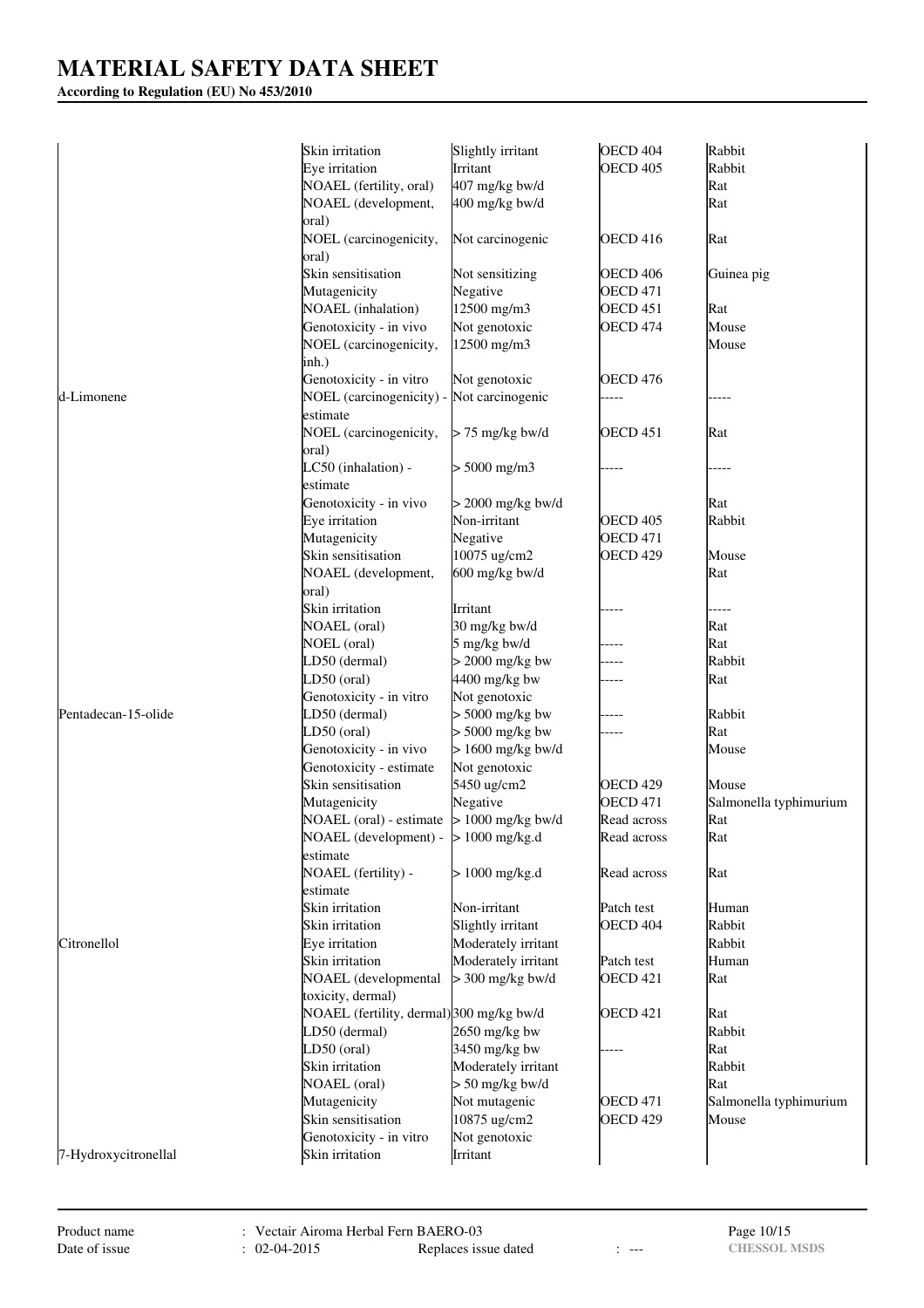# **According to Regulation (EU) No 453/2010**

|                           | LD50 (dermal)                             | $>$ 2000 mg/kg bw   | -----               | Rabbit                 |
|---------------------------|-------------------------------------------|---------------------|---------------------|------------------------|
|                           | Skin sensitisation                        | 5612 ug/cm2         | OECD 429            | Mouse                  |
|                           | Skin irritation                           | 850 ug/cm2          | OECD <sub>404</sub> |                        |
|                           | Eye irritation                            | Irritant            |                     |                        |
|                           | Skin irritation                           | Non-irritant        |                     |                        |
|                           | LD50 (oral)                               | $> 5000$ mg/kg bw   |                     | Rat                    |
|                           | NOEL (oral)                               | 250 mg/kg bw/d      |                     |                        |
|                           | Genotoxicity - in vivo                    | Not genotoxic       |                     | Mouse                  |
|                           | NOEL (carcinogenicity) -                  | Not carcinogenic    |                     |                        |
|                           | estimate                                  |                     |                     |                        |
|                           | Mutagenicity                              | Negative            | OECD 471            | Salmonella typhimurium |
| alpha-Hexylcinnamaldehyde | Genotoxicity - in vivo                    | Not genotoxic       | <b>OECD 474</b>     |                        |
|                           | Genotoxicity - in vitro                   | Not genotoxic       | OECD 476            |                        |
|                           | NOAEL (oral) - estimate                   | 30 mg/kg bw/d       | Read across         | Rat                    |
|                           | LD50 (dermal)                             | $>$ 3000 mg/kg bw   | <b>OECD 402</b>     | Rabbit                 |
|                           | LC50 (inhalation)                         | $> 5000$ mg/m3      | OECD 403            | Rat                    |
|                           | LD50 (oral)                               | > 2450 mg/kg bw     | OECD 401            | Rat                    |
|                           | Mutagenicity                              | Negative            | <b>OECD 471</b>     | Salmonella typhimurium |
|                           | Skin sensitisation                        | 2372 ug/cm2         | OECD 429            | Mouse                  |
|                           | Skin irritation                           | Moderately irritant | OECD 404            | Rabbit                 |
|                           | NOAEL (development,                       | $100$ mg/kg bw/d    | OECD <sub>421</sub> | Rat                    |
|                           | oral)                                     |                     |                     |                        |
|                           | Eye irritation                            | Non-irritant        |                     | Rabbit                 |
|                           | NOAEL (dermal)                            | 25 mg/kg bw/d       |                     | Rat                    |
| Geranyl acetate           | Mutagenicity                              | Negative            | OECD 471            | .                      |
|                           | LD50 (oral)                               | 6330 mg/kg bw       | ----                | Rat                    |
|                           | LD50 (dermal)                             | $> 5460$ mg/kg bw   |                     | Rabbit                 |
|                           | Skin irritation                           | Severely irritant   |                     | Rabbit                 |
|                           | NOAEL (dermal) -                          | 1000 mg/kg bw/d     | Read across         | Mouse                  |
|                           | estimate                                  |                     |                     |                        |
|                           | NOEL (carcinogenicity) - $> 2000$ mg/kg.d |                     | Read across         | Rat                    |
|                           | estimate                                  |                     |                     |                        |
| $Pin-2(3)$ -ene           | NOAEL (oral) - estimate                   | $250$ mg/kg bw/d    | Read across         |                        |
|                           | <b>NOAEL</b> (inhalation)                 | 170 mg/m3           | OECD 413            | Rat                    |
|                           | LD50 (oral)                               | 3700 mg/kg bw       | $---$               | Rat                    |
|                           | NOAEL (development) -                     | 250 mg/kg.d         | Read across         | Rat                    |
|                           | estimate                                  |                     |                     |                        |
|                           | Genotoxicity - estimate                   | Not genotoxic       | Read across         |                        |
|                           | Eye irritation - estimate                 | Moderately irritant | Read across         | Rabbit                 |
|                           | Mutagenicity                              | Not mutagenic       | ----                | Salmonella typhimurium |
|                           | LD50 (dermal)                             | $> 5000$ mg/kg bw   |                     | Rabbit                 |
|                           | Skin sensitisation                        | Sensitizing.        | ----                | Guinea pig             |
|                           | Skin irritation                           | Moderately irritant | ----                | Rabbit                 |
|                           | Skin irritation                           | Non-irritant        | ----                | Human                  |

# **SECTION 12 ECOLOGICAL INFORMATION**

# **12.1. Toxicity**

No ecotoxicological research has been carried out on this product. Ecotoxicity : Harmful to aquatic organisms. Calculated LC50 (fish): 64 mg/l. Calculated EC50 (waterflea): 38 mg/l. Contains < 1 % of components with unknown hazards to the aquatic environment.

#### **12.2. Persistence and degradability**

Persistence – degradability : May cause long-term adverse effects in the aquatic environment.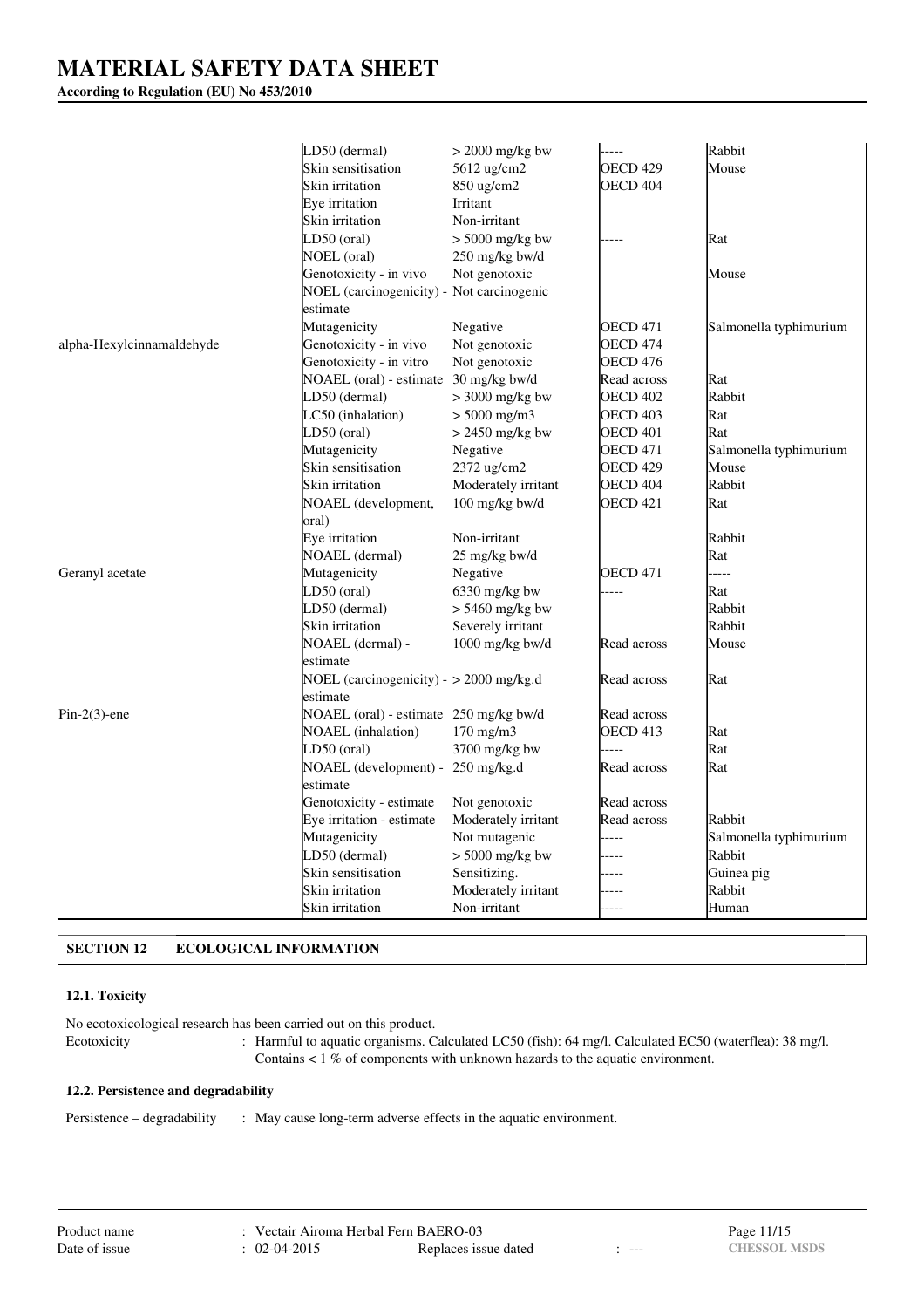# **According to Regulation (EU) No 453/2010**

### **12.3. Bioaccumulative potential**

Bioaccumulative potential : No specific information known.

### **12.4. Mobility in soil**

Mobility : Not applicable.

### **12.5. Results of PBT and vPvB ass**

PBT/vPvB assessment : Does not contain PBT or vPvB substances in concentrations higher than 0,1%.

#### **12.6. Other adverse effects**

Other information : Not applicable.

Ecological information:

| Chemical name                        | Property              |                       | Method              | Test animal             |
|--------------------------------------|-----------------------|-----------------------|---------------------|-------------------------|
| 1,4-Dioxacycloheptadecane-5,17-dione | $LC50$ (fish)         | $2,13 \text{ mg/l}$   | OECD <sub>203</sub> | Brachydanio rerio       |
|                                      | Ultimate aerobic      | $> 60\%$              | <b>OECD 301 B</b>   |                         |
|                                      | biodegradation $(\%)$ |                       |                     |                         |
|                                      | NOEC (algae)          | 3,48 mg/l             |                     | Desmodesmus subspicatus |
|                                      | $IC50$ (algea)        | 14,58 mg/l            |                     | Desmodesmus subspicatus |
|                                      | EC50 (waterflea)      | 8,09 mg/l             |                     | Daphnia magna           |
|                                      | Log P(ow)             | 4,3                   |                     |                         |
|                                      | <b>BCF</b>            | 319,3                 |                     |                         |
| d-Limonene                           | LC50 (fish)           | $0,720 \text{ mg/l}$  | OECD <sub>203</sub> | Pimephales promelas     |
|                                      | EC50 (waterflea)      | $0,36 \text{ mg/l}$   | OECD 202            | Daphnia magna           |
|                                      | Ultimate aerobic      | $> 92\%$              |                     |                         |
|                                      | biodegradation $(\%)$ |                       |                     |                         |
|                                      | NOEC (waterflea) -    | $0,15 \text{ mg/l.d}$ |                     | Daphnia magna           |
|                                      | chronic               |                       |                     |                         |
|                                      | Log P(ow)             | 4,38                  |                     |                         |
|                                      | BCF                   | 683                   |                     |                         |
| 2 <sup>-</sup> Acetonaphtone         | $LC50$ (fish)         | 9,8 mg/l              |                     | Brachydanio rerio       |
|                                      | Log P(ow)             | 2,9                   |                     |                         |
| Oxacyclohexadecen-2-one              | $LC50$ (fish)         | $2 \text{ mg/l}$      |                     |                         |
|                                      | EC50 (waterflea)      | 0,48 mg/l             |                     |                         |
|                                      | IC50 (algea)          | 2,4 mg/l              |                     |                         |
|                                      | Log P(ow)             | 5,53                  |                     |                         |

# **SECTION 13 DISPOSAL CONSIDERATIONS**

#### **13.1. Waste treatment methods**

| Product residues         | : Recyclable metal container. Do not puncture or burn even after use. Do not dispose empty pack with waste<br>produced by households. Containers may be recycled. Treat product residues and non-empty pack as<br>hazardous waste. |
|--------------------------|------------------------------------------------------------------------------------------------------------------------------------------------------------------------------------------------------------------------------------|
| Additional warning       | : Residues may cause an explosion hazard. Do not puncture, cut or weld uncleaned drums.                                                                                                                                            |
| European waste catalogue | : Dispose hazardous waste in accordance with Directive 91/689/EEC under acknowledgement of a waste code<br>according to Commission Decision 2000/532/EC to an official chemical waste depot.                                       |
| Local legislation        | : Disposal should be in accordance with applicable regional, national, and local laws and regulations. Local<br>regulations may be more stringent than regional or national requirements and must be complied with.                |

# **SECTION 14 TRANSPORT INFORMATION**

### **14.1. UN number**

| UN nr. |  |  |  |
|--------|--|--|--|
|--------|--|--|--|

 $:$  UN 1950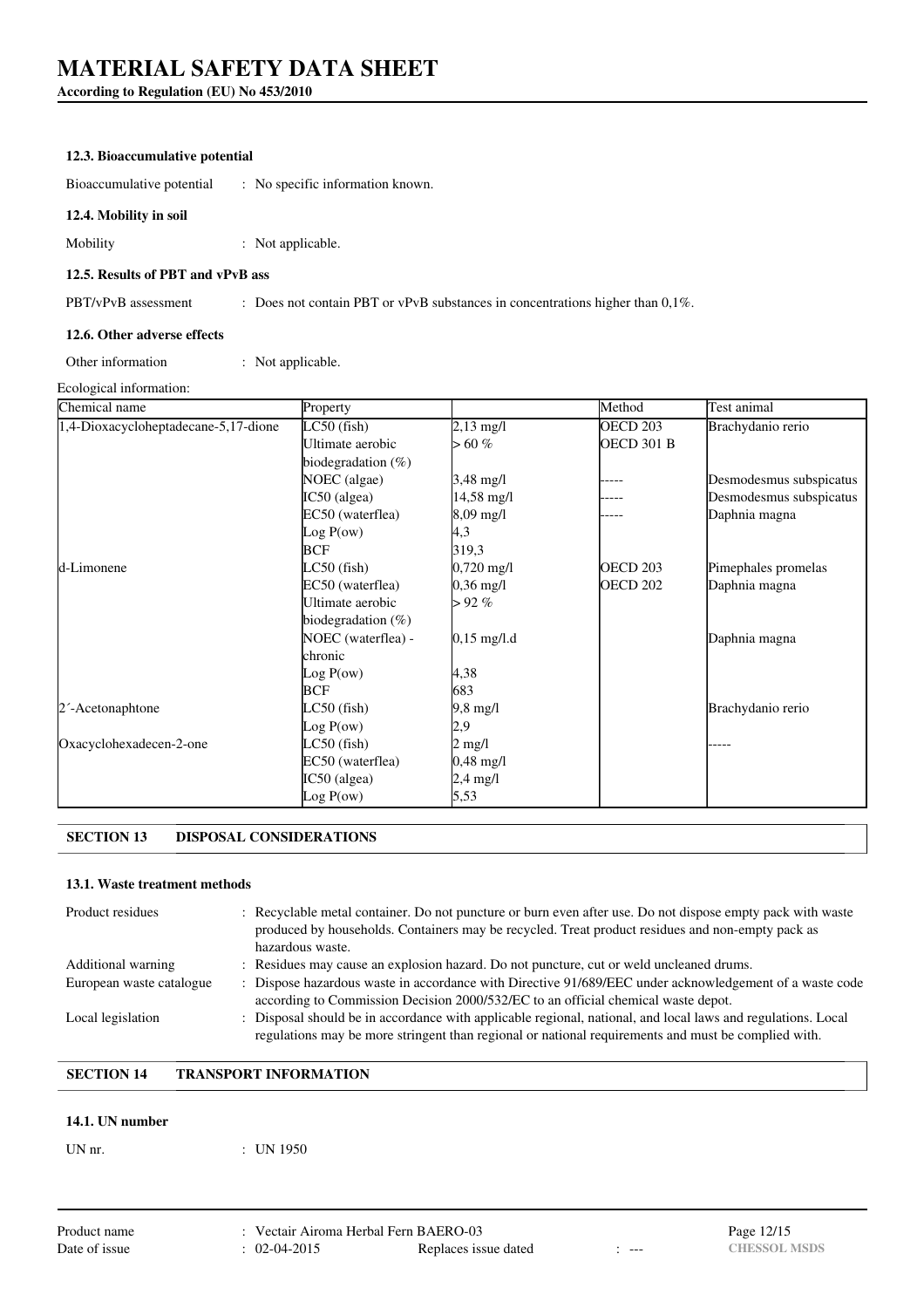**According to Regulation (EU) No 453/2010**

#### **14.2. UN proper shipping name**

Transport name : AEROSOLS

### **14.3/14.4/14.5. Transport hazard class(es)/Packing group/Environmental hazards**

| ADR/RID/ADN (road/railway/inland waterways) |           |
|---------------------------------------------|-----------|
| Class                                       | $\cdot$ 2 |
| Classification code                         | : 5F      |
| Packaging group                             |           |
| Danger label                                | : 2.1     |
|                                             |           |
|                                             |           |

Other information : Not intended for carriage by inland waterways in tank-vessels.

| IMDG (sea)         |                   |
|--------------------|-------------------|
| Class              | $\therefore$ 2    |
| Packaging group    |                   |
| EmS (fire / spill) | $: F - D / S - U$ |
| Marine pollutant   | : No              |
| IATA (air)         |                   |
| Class              |                   |

#### **14.6. Special precautions for user**

Other information : Country specific variations may apply. It is possible that a "Limited Quantity" exemption applies to the transport of this product.

#### **14.7. Transport in bulk according to Annex II of MARPOL 73/78 and the IBC Code**

Marpol : Not intended to be carried in bulk according to International Maritime Organisation (IMO) instruments.

**SECTION 15 REGULATORY INFORMATION**

#### **15.1. Safety, health and environmental regulations/legislation specific for the substance or mixture**

Packaged liquids are not considered bulk.

Community regulations : Regulation (EC) No 453/2010 (REACH), Regulation (EC) No 1272/2008 (CLP), 75/324/EEC (aerosols) and other regulations.

> : In the UK it is recommended that all aerosols should be labelled on the back with the warning about the dangers of volatile solvent abuse. The label should contain the badge 'Solvent Abuse Can Kill Instantly' accompanied by the phrase 'Use only as directed'.

#### **15.2. Chemical safety assessment**

Chemical safety assessment : Not applicable.

### **SECTION 16 OTHER INFORMATION**

#### **16.1. Other information**

The information in this safety data sheet is compiled in compliance with Regulation (EC) No 453/2010 dated 20 May 2010 and accurate to the best of our knowledge and experience at the date of issue specified. It is the user's obligation to use this product safely and to comply with all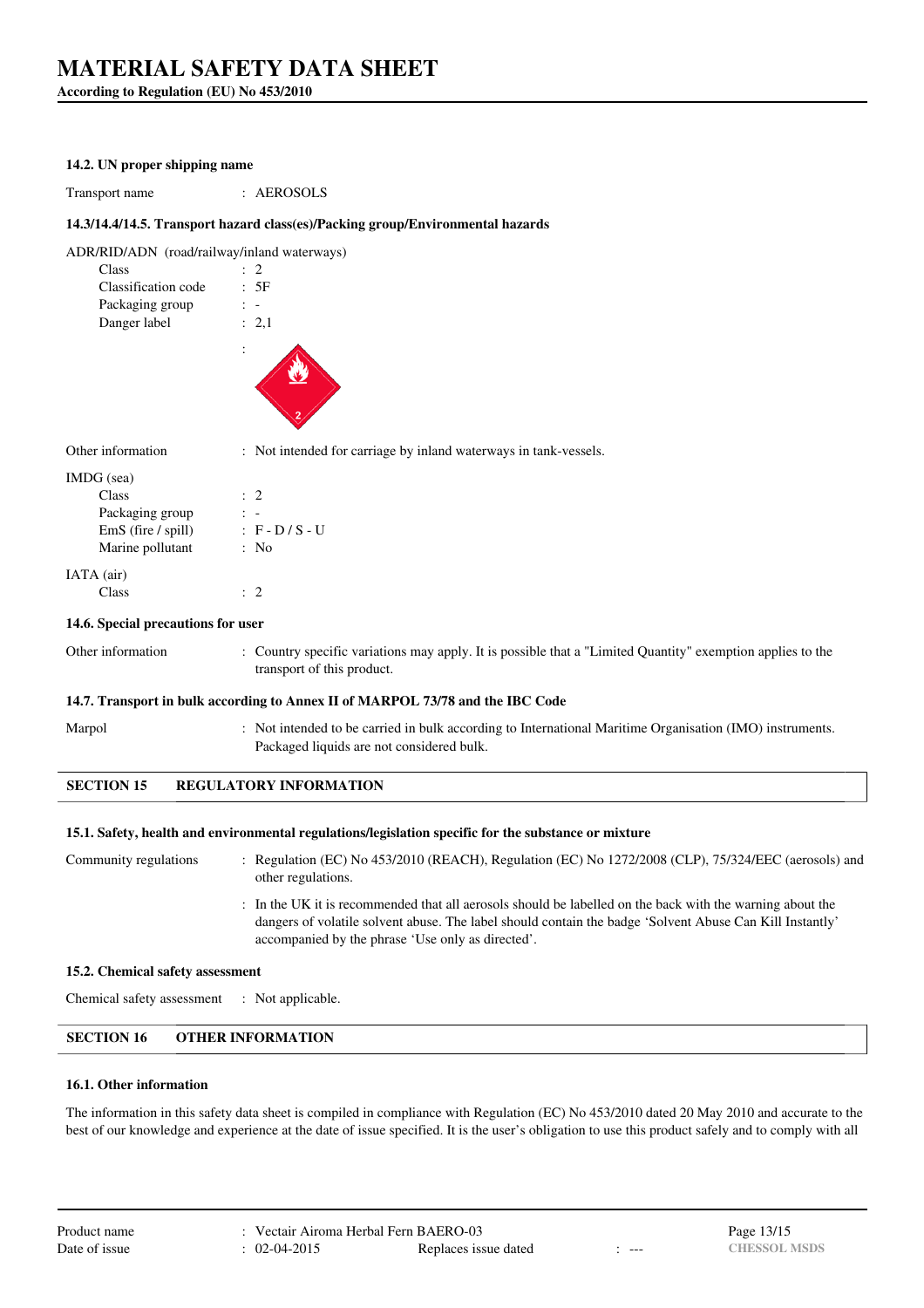# **According to Regulation (EU) No 453/2010**

applicable laws and regulations concerning the use of the product. This safety data sheet complements the technical information sheets but does not replace them and offers no warranty with regard to product properties.

Users are also forewarned for any hazards involved when the product is used for other purposes than those for which it is designed.

Changed or new information with regard to the previous release is indicated with an asterisk (\*).

| Full text of R-phrases mentioned in section 3:      |                                                                                                            |
|-----------------------------------------------------|------------------------------------------------------------------------------------------------------------|
| R <sub>10</sub>                                     | Flammable.                                                                                                 |
| R11                                                 | Highly flammable.                                                                                          |
| R <sub>12</sub>                                     | Extremely flammable.                                                                                       |
| R36                                                 | Irritating to eyes.                                                                                        |
| R38                                                 | Irritating to skin.                                                                                        |
| R43                                                 | May cause sensitisation by skin contact.                                                                   |
| R50/53                                              | Very toxic to aquatic organisms, may cause long-term adverse effects in the aquatic environment.           |
| R51/53                                              | Toxic to aquatic organisms, may cause long-term adverse effects in the aquatic environment.                |
| R <sub>65</sub>                                     | Harmful: may cause lung damage if swallowed.                                                               |
| R <sub>67</sub>                                     | Vapours may cause drowsiness and dizziness.                                                                |
| Full text of H-phrases mentioned in section 3:      |                                                                                                            |
| H <sub>220</sub>                                    | Extremely flammable gas.                                                                                   |
| H <sub>225</sub>                                    | Highly flammable liquid and vapour.                                                                        |
| H <sub>226</sub>                                    | Flammable liquid and vapour.                                                                               |
| H <sub>280</sub>                                    | Contains gas under pressure; may explode if heated.                                                        |
| H <sub>304</sub>                                    | May be fatal if swallowed and enters airways.                                                              |
| H315                                                | Causes skin irritation.                                                                                    |
| H317                                                | May cause an allergic skin reaction.                                                                       |
| H319                                                | Causes serious eye irritation.                                                                             |
| H336                                                | May cause drowsiness or dizziness.                                                                         |
| H410                                                | Very toxic to aquatic life with long lasting effects.                                                      |
| H411                                                | Toxic to aquatic life with long lasting effects.                                                           |
| H412                                                | Harmful to aquatic life with long lasting effects.                                                         |
|                                                     |                                                                                                            |
| Full text of hazard classes mentioned in section 3: |                                                                                                            |
| Flam. Gas 1                                         | : Flammable gas, category 1.                                                                               |
| Press. Gas                                          | : Compressed gas.                                                                                          |
| Flam. Liq. 2                                        | : Flammable liquid, category 2.                                                                            |
| Flam. Liq. 3                                        | : Flammable liquid, hazard category 3.                                                                     |
| Skin Irrit. 2                                       | Skin irritation, category 2.                                                                               |
| Eye Irrit. 2                                        | : Eye irritation, category 2.                                                                              |
| Skin Sens. 1                                        | : Skin sensitization, category 1.                                                                          |
| STOT SE 3                                           | : Specific target organ toxicity after single exposure, category 3.                                        |
| Asp. Tox. 1                                         | : Aspiration hazard, category 1.                                                                           |
| Aquatic Chronic 1                                   | : Hazardous to the aquatic environment - Chronic category 1.                                               |
| Aquatic Chronic 2                                   | : Hazardous to the aquatic environment - Chronic category 2.                                               |
| Aquatic Acute 1                                     | : Hazardous to the aquatic environment - Acute category 1.                                                 |
|                                                     | List of abbreviations and acronyms that could be (but not necessarily are) used in this safety data sheet: |
| <b>ADR</b>                                          | European Agreement concerning the International Carriage of Dangerous Goods by Road                        |
| ATE                                                 | <b>Acute Toxicity Estimate</b>                                                                             |
| CLP                                                 | Classification, Labeling & Packaging                                                                       |
| <b>CMR</b>                                          | Carcinogenic, Mutagenic or toxic for Reproduction                                                          |
| EEC                                                 | European Economic Community                                                                                |
| <b>IATA</b>                                         | International Air Transport Association                                                                    |
| IBC code                                            | International Bulk Chemical Code                                                                           |
| <b>IMDG</b>                                         | : International Maritime Dangerous Goods Code                                                              |
| LD50/LC50                                           | : Lethal Dose/Concentration for 50% of a population                                                        |
| <b>MAC</b>                                          | Maximum Allowable Concentration                                                                            |
| <b>MARPOL</b>                                       | : International Convention for the Prevention of Pollution From Ships                                      |
| NO(A)EL                                             | : No Observed (Adverse) Effect Level                                                                       |
| <b>OECD</b>                                         | : Organisation for Economic Co-operation and Development                                                   |
|                                                     |                                                                                                            |